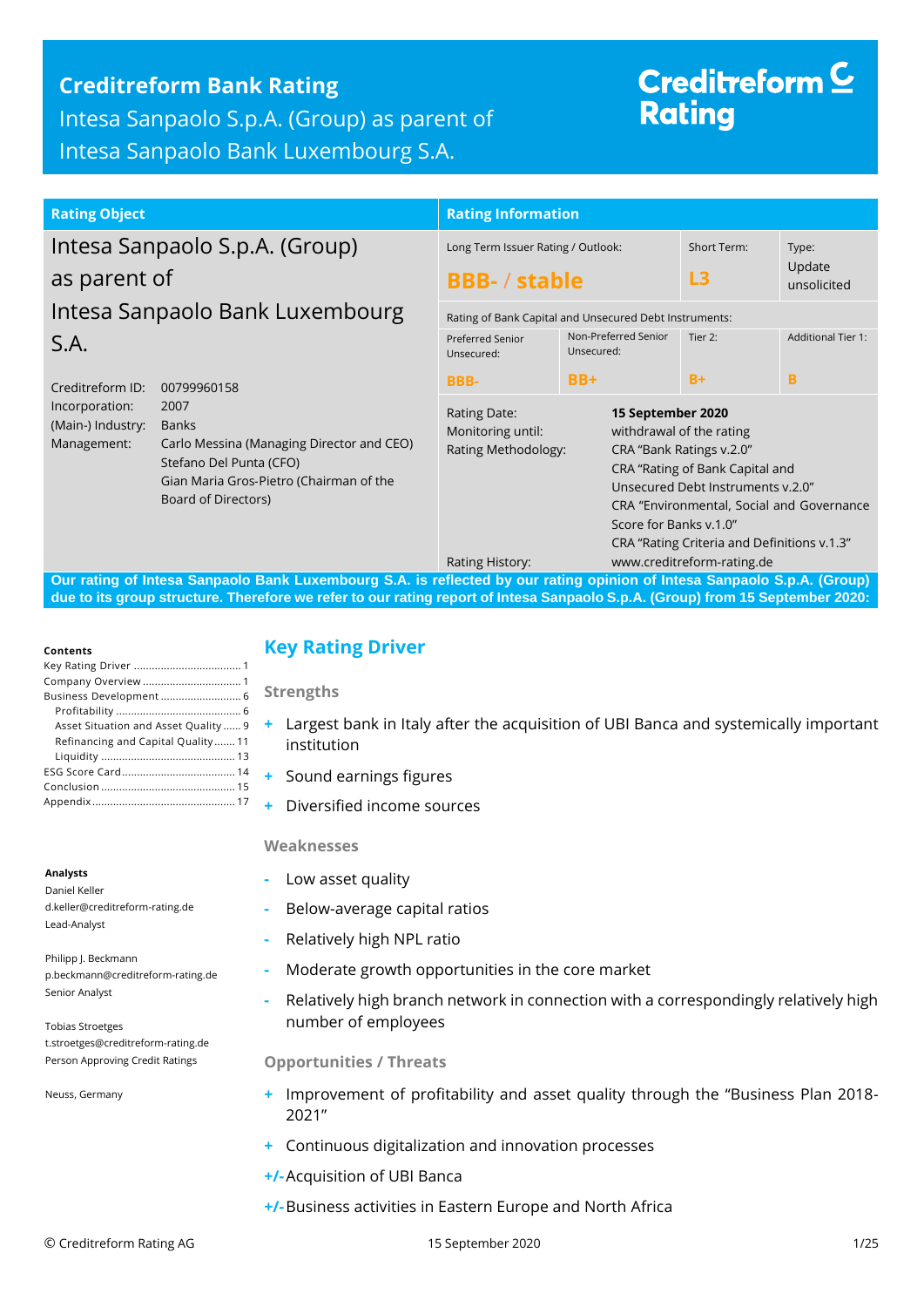# Creditreform  $C$ **Rating**

- **-** Impact of the Corona pandemic with Italy being heavy affected and suffering a strong economic downturn
- **-** High exposure affected to moratorium measures
- **-** High dependency on the Italian market
- **-** Significant volume of Italian government bonds
- **-** Low-interest policy of the ECB puts pressure on profitability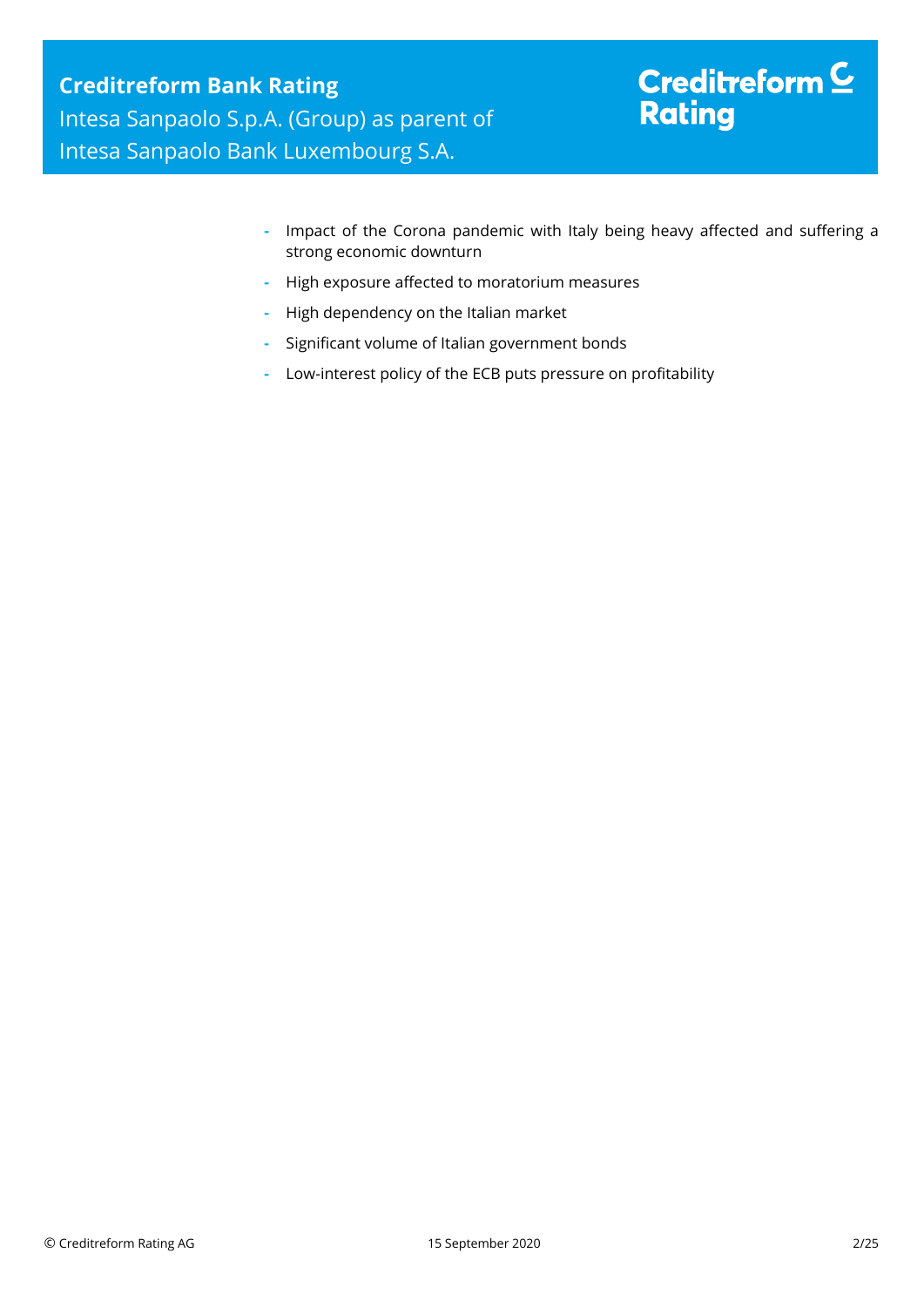## **Company Overview**

Intesa Sanpaolo S.p.A. (hereafter ISA) is a banking group formed by the merger of *Banca Intesa* and Sanpaolo IMI in 2007. The group's headquarters are in Torino. The Bank of Italy has identified ISA as "other systemically important institution" (O-SII) and the group must therefore comply with additional regulatory requirements. With 84.774 employees (average number in 2019) and about 4,799 branches, the Group serves approximately 19.9 million customers (11.8 million in Italy and 7.2 million abroad) and had total assets of €858.6 billion as of June 2020. Following the acquisition of UBI Banca, ISA represents the largest banking group in Italy in terms of total assets with about €990 billion.

ISA has a commercial banking presence in 12 countries apart from Italy, primarily in Eastern Europe and North Africa with approximately 1,000 branches abroad. Moreover, the group has an international network with a presence in 25 countries to support cross-border activities of corporate customers.

The group is divided into six business areas in addition to its Corporate Centre. *Banca dei Territori* focuses on the domestic commercial banking activities such as lending and deposit collecting in Italy. *IMI Corporate & Investment Banking* deals with corporate banking, investment banking and public finance in Italy and abroad. The third largest contributor to ISA's operating income is the business segment *International Subsidiary Banks*. This business line is responsible for the group's commercial operations on international markets through subsidiary and affiliated banks primarily involved in retail banking businesses. The *Private Banking* division of ISA serves the private client and high net worth individuals' customer segment (approximately 93,000 clients). The business segment *Insurance* represents oversees management of the subsidiaries of the insurance group such as Intesa Sanpaolo Vita, and Fideuram Vita. By contrast, *Asset Management* is tasked with the development of asset management solutions for the group and is present on the open market segment through the subsidiary Eurizon Capital and its subsidiaries with assets under management of about 258 billion as of June 2020. In addition, the groups *Corporate Centre* is responsible for guidance, coordination and control of the group as a whole as well as the management of assets and liabilities, the treasury and the NPE Department (former Capital Light Bank), which deals with the group's bad loans and repossessed assets as well as the sale of nonstrategic investments.

ISA is currently pursuing its 2018-2021 business plan. According to the plan, ISA intends to improve its group's risk profile by reducing the stock of non-performing assets while increasing its capital base. In addition, cost reduction is targeted through the simplification/digitalization of the operating model as well as the growth of the revenues by capturing new business opportunities, in particular to increase its net fee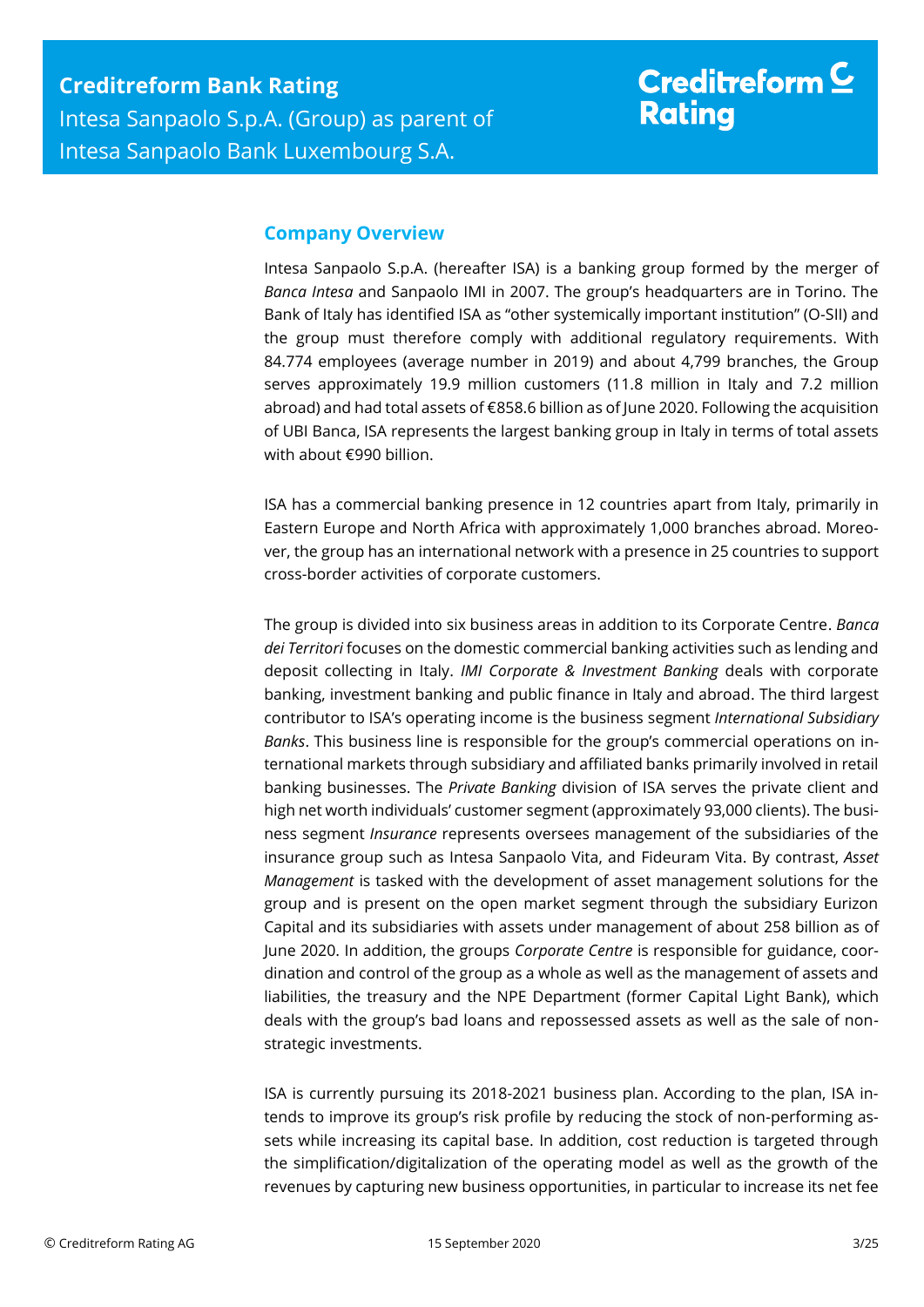# Creditreform  $\subseteq$ **Rating**

and commission income. However, as of June 2020 ISA expects to be not able to reach its Cost and NPL reduction targets. The most recent outcome of this strategy was the integration of Banca IMI into the parent company in July 2020.

Considering ISA's half-year 2020 development, the Group presents two major business events. On one hand, ISA benefits from a net capital gain of about €1.1 billion in relation with the Nexi S.p.A. transaction. Thereby, Intesa transferred its acquiring activities to Nexi S.p.A. and Nexi S.p.A. become the sole partner of ISA in the acquiring activities. Moreover, as part of the transaction, ISA purchased 9.9% of Nexi S.p.A. for about €653 million. One the other hand, ISA finalized the acquisition of UBI Banca (fifth largest bank in Italy in terms of total assets) by the end of July 2020. The takeover was possible, as ISA acquired 90.2% of UBI's shares. This acquisition creates the largest bank in Italy and the seventh-largest bank in the Eurozone in terms of total assets with about €990 bn. ISA intends to merge UBI Banca into the Group to achieve pre-tax synergies of about €730 million by 2024. For regulatory reasons, ISA has to sell 532 branches of UBI Banca to BPER Banca. The acquisition of UBI Banca creates a negative goodwill of about €2 billion. Intesa intends to use this negative goodwill for additional loan loss provisions of about €1.2 billion and to cover the integration costs of about €0.9 billion.

The principal subsidiaries and investments of ISA can be found in the following chart:

Chart 1: Principal subsidiaries and investments of Intesa Sanpaolo S.p.A. (Source: Own presentation based on data of the Annual Report 2019 of Intesa Sanpaolo S.p.A.)

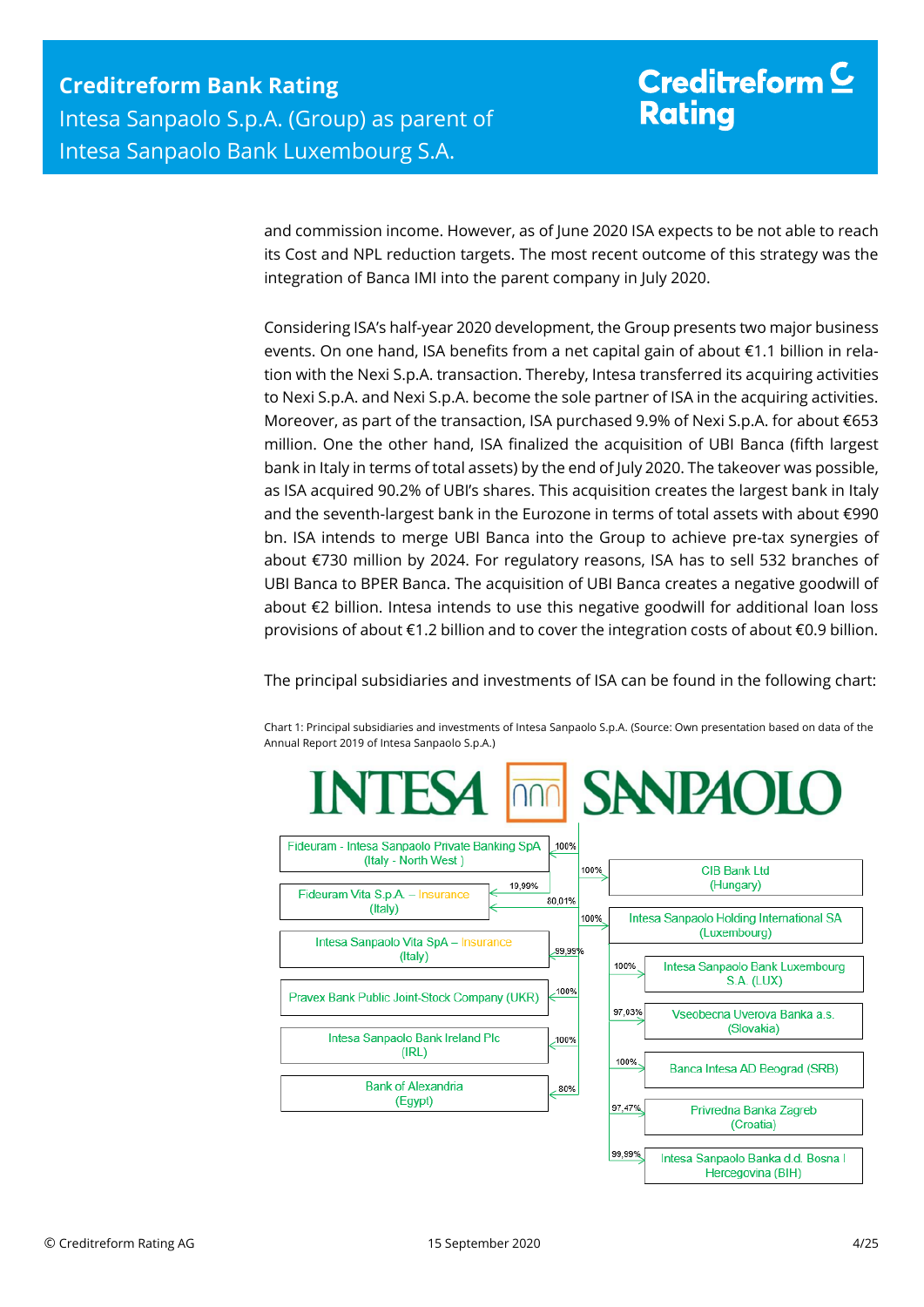# Creditreform<sup>C</sup> Rating

## The shareholder structure of Intesa Sanpaolo S.p.A. (Group) is as follows:

Chart 2: Major shareholders of Intesa Sanpaolo S.p.A. (Group) as of 02 September 2020. | Source: Website of Intesa Sanpaolo S.p.A. (Group)

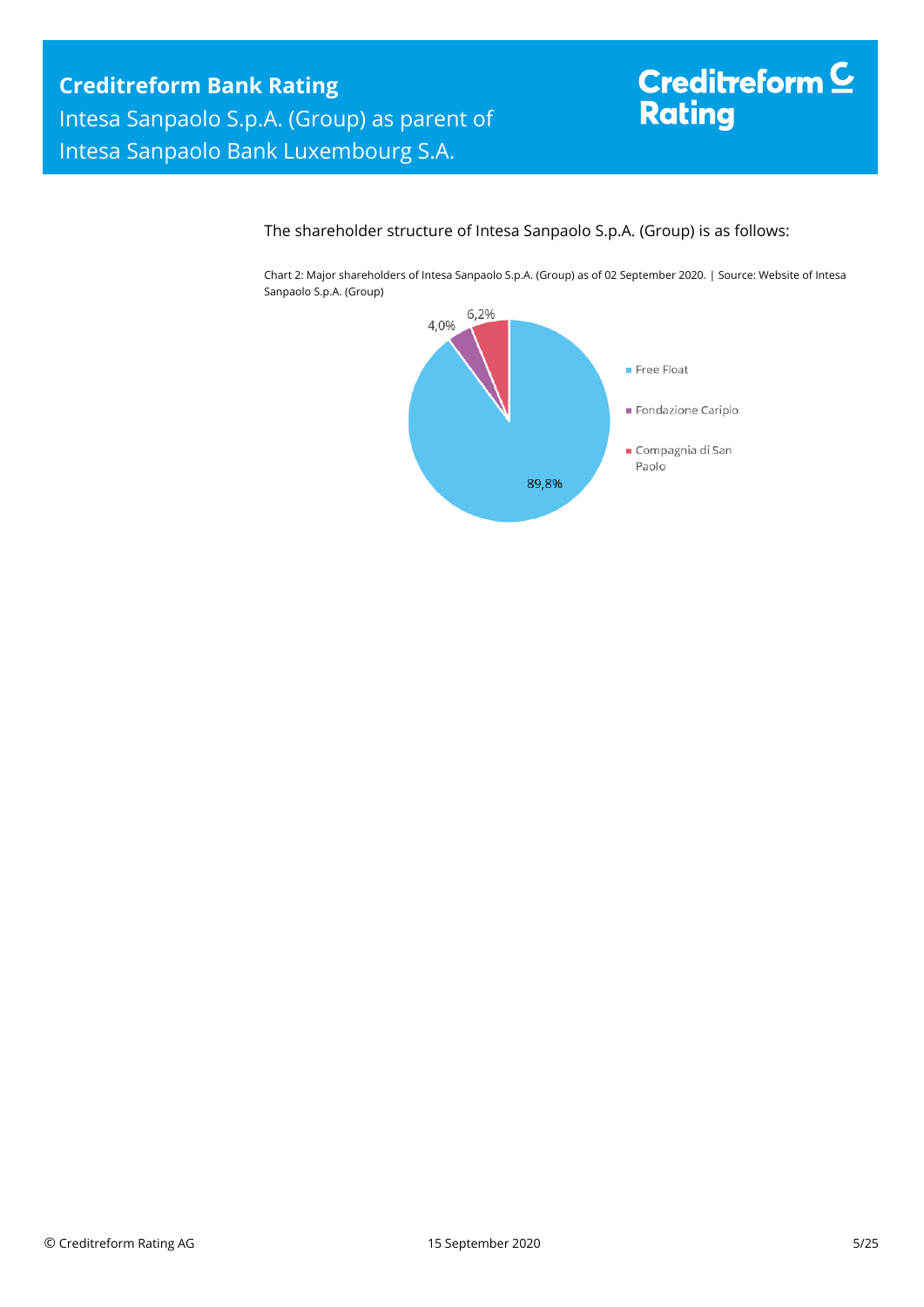# Creditreform  $\subseteq$ **Rating**

## <span id="page-5-0"></span>**Business Development**

## <span id="page-5-1"></span>**Profitability**

ISA's operating income amounted to  $\epsilon$ 19 billion in 2019, increasing by 1.5% in a yearover-year comparison (€289 million). See Chart 3 for the contribution of each business division (excl. Corporate Centre) to the Group's operating income.

Chart 3: Operating Income of Intesa Sanpaolo S.p.A. (Group) by business division in 2019. | Source: Annual Report 2019 of Intesa Sanpaolo S.p.A. (Group)



Net interest income is one of the two major sources of income and contributed about 36% to the operating income, however decreasing by 5.7% compared to the previous year (€418 million) as a result of lower interest income from non-performing assets due to the reduction of the NPL stock as well as due to the lower average volume of loans. Fees and commissions accounted for 39.4% of operating income, remaining roughly unchanged over the last years, thereby representing ISA's constant income source. The performance was the results of a moderate decline in revenues from commercial banking and other fees, which was offset by higher income from services in relation with management, dealing and financial consultancy. At 10.3%, net trading income contributed the lowest share of the three main drivers of operating income, however increasing by 65% in comparison to the previous year (€772 million). This increase is primarily attributable to the gains of sold debt securities as well as the benefits from the effects of the sale of the interest held in NTV – Nuovo Transporto Viaggiatori (€264 million net of taxes). ISA's net insurance income remained roughly stable year-over-year. This item includes the Group's life and non-life insurance activities with all net premiums, claims, investments gains as well changes in technical reserves.

Operating expenses amounted to €11.2 billion in 2019, remaining roughly constant in a year-over-year comparison. Personnel expenses accounted for 52% of total expenses in 2019, decreasing by 1.8% YOY (€107 million) driven by the reduction of employees. The exceptionally increase in 2017 in this item is a result if of charges for the incentive-driven exit plans for the employees in particular relating to the integration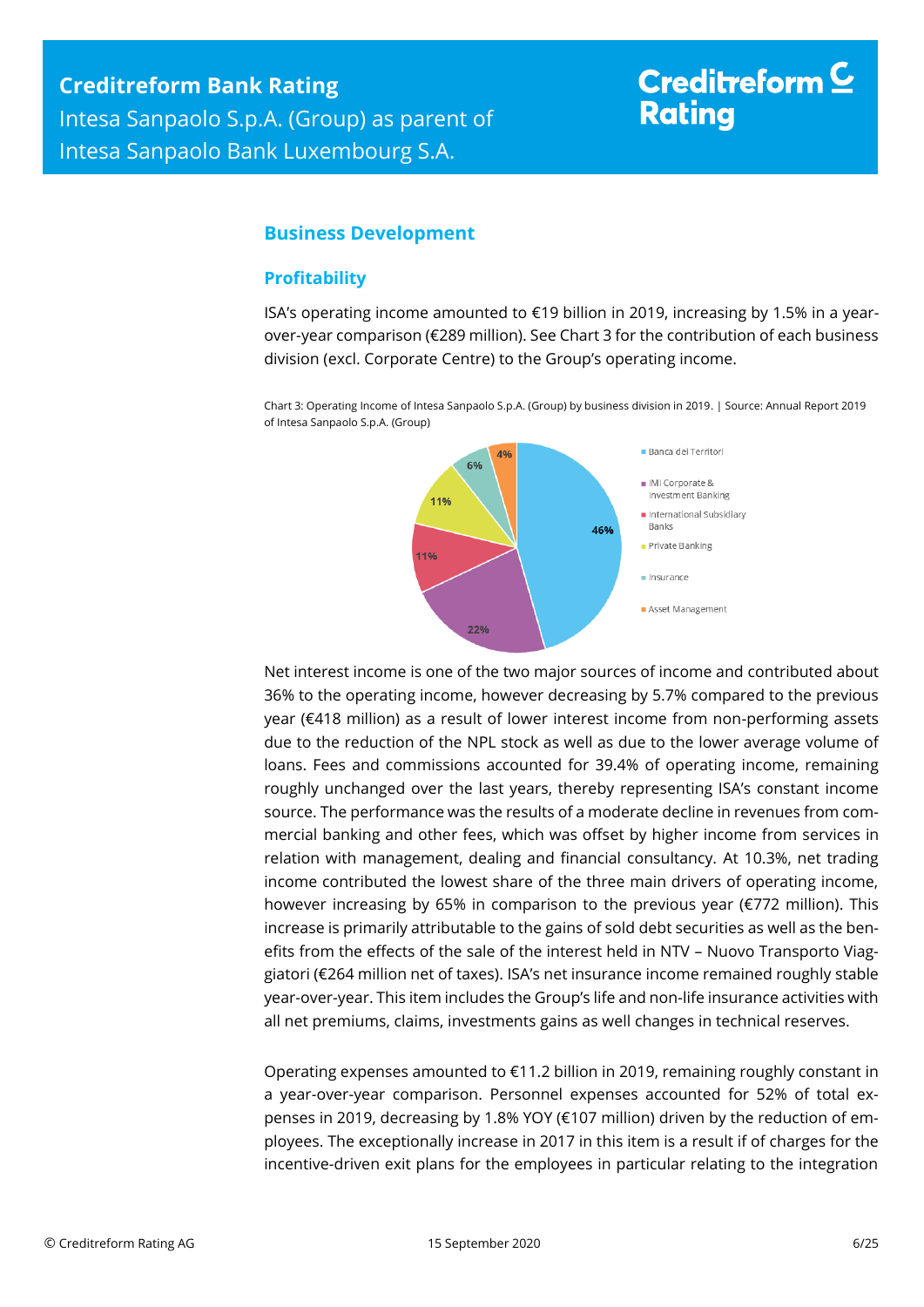of both Venetian Banks. By contrast, the Group's depreciation and amortization expenses increased due to increased impairments on intangible assets. Other expenses, accounting for 26% consists of different insignificant items, thereof taxes and duties (€895 million) as well as the contribution to the resolution fund in the amount of €473 million being the most relevant.

ISA's operating net profit amounted to  $\epsilon$ 4.172 billion in 2019, increasing by 2.5% in comparison to the previous year. However, the positive development is primarily due to lower impairments on customer loans in 2019 in comparison to 2018. The exceptional net profit in 2017 is mainly attributable to the public cash contribution in relation with the acquisition of Banca Popolare di Vicenza S.p.A. and Veneto Banca S.p.A. to offset some negative effects.

Considering the current Corona pandemic impact and ISA's half-year 2020 results, ISA report a net profit of about €2.5 billion (H1-2019: €2.2 billion). However, the Group benefits from the Nexi S.p.A. transaction with about €1.1 billion. In addition, the Group reported an improved insurance result due to lower claims as a result of the lockdown. By contrast, the banks half-year 2020 loan loss provision amounted already to €1.8 bn (compared to 923m in H1-2020) and the Group expects annualized cost of Risk of about 89bp. In addition, ISA realized a sharp decline in its net fee and commission income due to the lockdown. Moreover, the reduction of the labor force helped the bank to reduce its administrative costs. Overall, despite the extreme difficult economic situation and the strong economic downturn in Italy, the Group expect to generate a net profit of about €3 billion at the end of 2020 and a net profit of about €3.5 billion at the end of 2021, both without considering UBI Banca. Considering UBI Banca, the bank reports a net profit of about €184 million in the first half of 2020 (H1-2019: €133 million) and denotes despite the Corona pandemic declining impairment losses on customer loans in comparison to the previous year (H1-2020: €336 million; H1-2019: €391 million). However, a full half-year report of UBI Banca as of the time of preparing this report was not available. Overall, the final impact of Corona is still uncertain.

A detailed group income statement for the years of 2016 through 2019 can be found in Figure 1 below: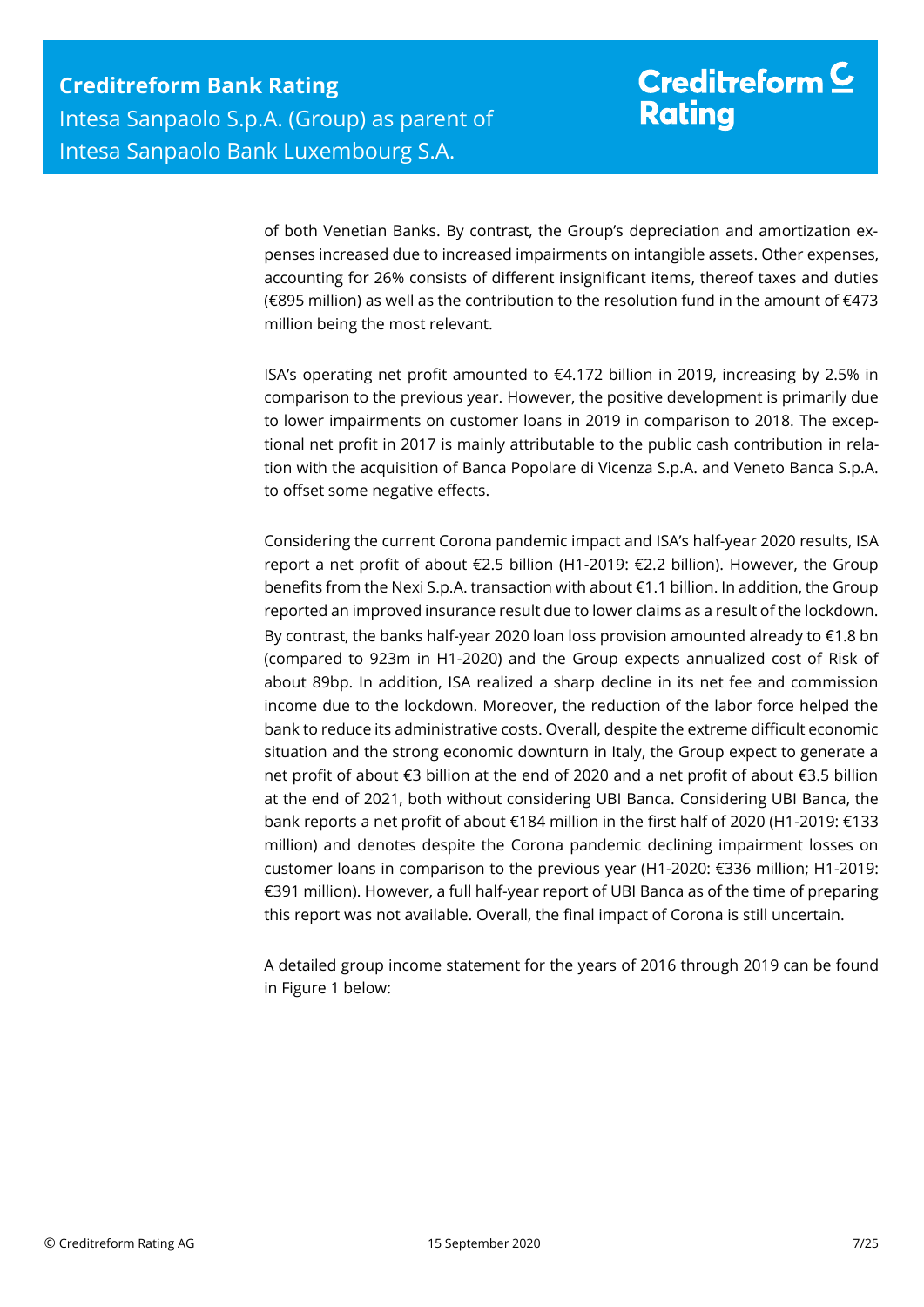# Creditreform<sup>C</sup> **Rating**

| <b>Income Statement</b>                                      | 2016         | 2017       | 2018       | %        | 2019       |
|--------------------------------------------------------------|--------------|------------|------------|----------|------------|
| Income (€000)                                                |              |            |            |          |            |
| Net Interest Income                                          | 8.615.000    | 6.704.000  | 7.342.000  | $-5,7$   | 6.924.000  |
| Net Fee & Commission Income                                  | 6.735.000    | 7.428.000  | 7.525.000  | $-0,3$   | 7.499.000  |
| Net Insurance Income                                         | $-2.075.000$ | 1.282.000  | 1.458.000  | $+0,7$   | 1.468.000  |
| Net Trading Income                                           | 2.534.000    | 1.137.000  | 1.181.000  | $+65.4$  | 1.953.000  |
| <b>Equity Accounted Results</b>                              | 125,000      | 1.150.000  | 177.000    | $-70,1$  | 53.000     |
| Dividends from Equity Instruments                            | 461.000      | 117.000    | 94.000     | $+24,5$  | 117.000    |
| Other Income                                                 | 872.000      | 947.000    | 950.000    | $+5,5$   | 1.002.000  |
| <b>Operating Income</b>                                      | 17.267.000   | 18.765.000 | 18.727.000 | $+1.5$   | 19.016.000 |
| Expenses (€000)                                              |              |            |            |          |            |
| Depreciation and Amortisation                                | 931.000      | 879,000    | 1.026.000  | $+21,8$  | 1.250.000  |
| Personnel Expense                                            | 5.494.000    | 7.177.000  | 5.932.000  | $-1,8$   | 5.825.000  |
| Tech & Communications Expense                                | 899,000      | 899.000    | 883.000    | $+5,9$   | 935.000    |
| Marketing and Promotion Expense                              | 134.000      | 134.000    | 141.000    | $-10.6$  | 126.000    |
| Other Provisions                                             | 241.000      | 893.000    | 35.000     | $> +100$ | 73.000     |
| Other Expense                                                | 3.191.000    | 3.043.000  | 3.241.000  | $-8,1$   | 2.977.000  |
| <b>Operating Expense</b>                                     | 10.890.000   | 13.025.000 | 11.258.000 | $-0,6$   | 11.186.000 |
| Operating Profit & Impairment (€000)                         |              |            |            |          |            |
| <b>Pre-impairment Operating Profit</b>                       | 6.377.000    | 5.740.000  | 7.469.000  | $+4,8$   | 7.830.000  |
| <b>Asset Writedowns</b>                                      | 3.288.000    | 3.154.000  | 2.535.000  | $-12,8$  | 2.210.000  |
| Net Income (€000)                                            |              |            |            |          |            |
| Non-Recurring Income                                         | 127,000      | 5.232.000  | 532.000    | $-65,8$  | 182.000    |
| Non-Recurring Expense                                        |              |            | 79.000     | $+64,6$  | 130.000    |
| <b>Pre-tax Profit</b>                                        | 3.216.000    | 7.818.000  | 5.387.000  | $+5,3$   | 5.672.000  |
| Income Tax Expense                                           | 1.003.000    | 464.000    | 1.363.000  | $+14.7$  | 1.564.000  |
| <b>Discontinued Operations</b>                               | 987.000      |            | 48.000     | $+33,3$  | 64.000     |
| Net Profit (€000)                                            | 3.200.000    | 7.354.000  | 4.072.000  | $+2,5$   | 4.172.000  |
| Attributable to minority interest (non-controlling interest) | $-89.000$    | 38.000     | 22.000     | $< -100$ | $-10,000$  |
| Attributable to owners of the parent                         | 3.111.000    | 7.316.000  | 4.050.000  | $+3,3$   | 4.182.000  |

Figure 1: Group income statement | Source: eValueRate / CRA

Due to ISA's increased stable net profit in 2019, ISA's earnings ratios remained almost unchanged in comparison to the previous year. Overall, ISA reports earnings figures, which are more favorable than the average of the peer group. The values for ROAA, ROAE and RoRWA as well as these figures before taxes are almost unchanged in a year-over-year comparison. In addition, these figures are clearly above the average of the peer group. In addition, ISA reports favorable cost to income ratios. However, only the Group's net interest margin lags behind the values of its competitors.

Overall, ISA's earnings figures of 2019 are the best performers in any of the areas analyzed. However, considering the development in 2020, we expect a strong decline in ISA's profitability due to increasing loan loss provisions following the Corona pandemic. According to ISA, the Group expects to reach a net profit of about €3 billion in 2020 and €3.5 billion in 2021.

A detailed overview of the income ratios for the years of 2016 through 2019 can be found in Figure 2 below: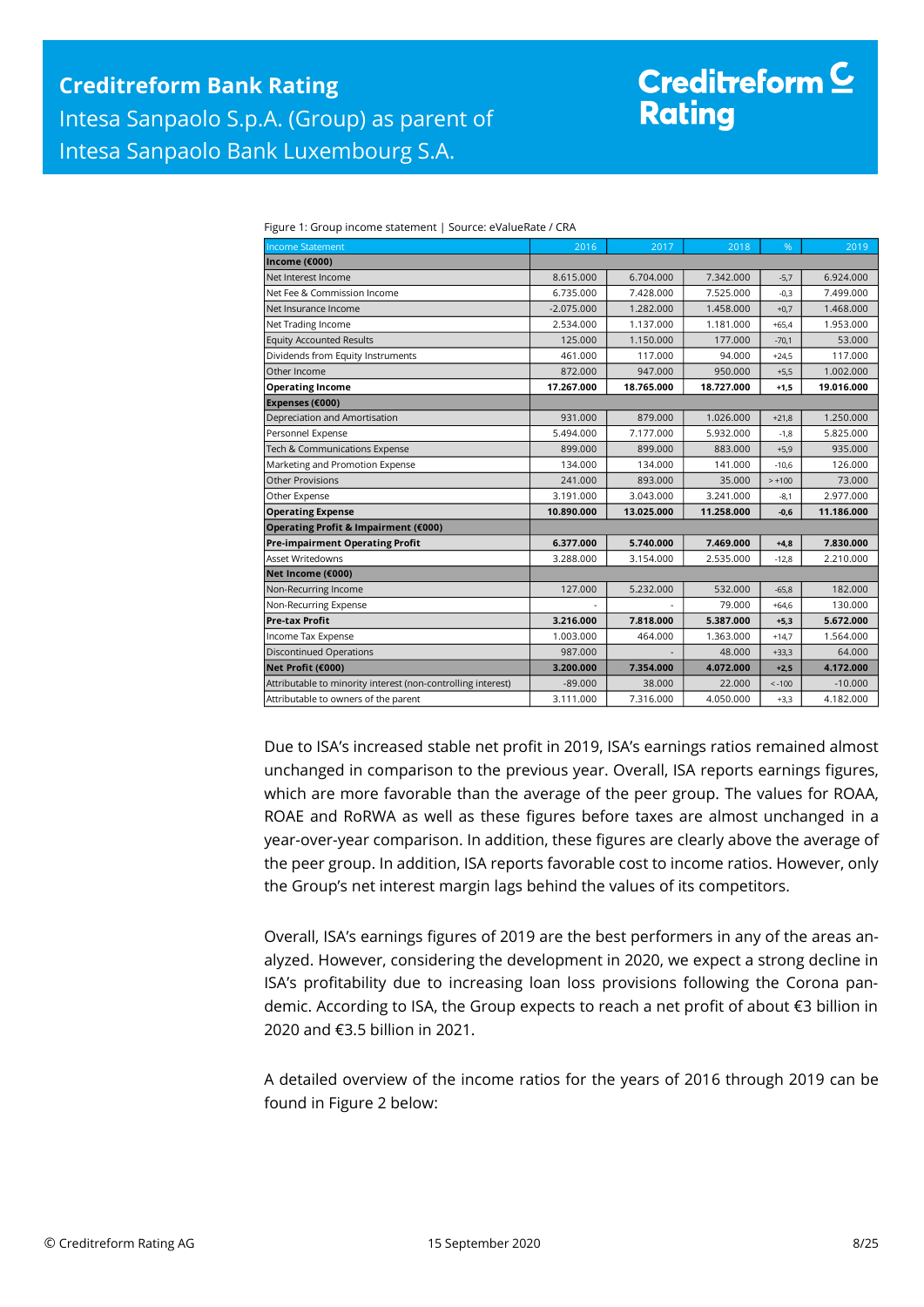# Creditreform  $\subseteq$ **Rating**

| Income Ratios (%)                                     | 2016  | 2017  | 2018  | $\frac{9}{6}$ | 2019  |
|-------------------------------------------------------|-------|-------|-------|---------------|-------|
| Cost Income Ratio (CIR)                               | 63,07 | 69,41 | 60,12 | $-1,29$       | 58,82 |
| Cost Income Ratio ex. Trading (CIRex)                 | 73,92 | 73,89 | 64,16 | $+1,39$       | 65,56 |
| Return on Assets (ROA)                                | 0,44  | 0,92  | 0,52  | $-0,01$       | 0,51  |
| Return on Equity (ROE)                                | 6,49  | 12,99 | 7,49  | $-0,07$       | 7,42  |
| Return on Assets before Taxes (ROAbT)                 | 0,44  | 0,98  | 0,68  | $+0,01$       | 0,70  |
| Return on Equity before Taxes (ROEbT)                 | 6,52  | 13,81 | 9,91  | $+0,18$       | 10,09 |
| Return on Risk-Weighted Assets (RORWA)                | 1,13  | 2,56  | 1,47  | $-0,08$       | 1,40  |
| Return on Risk-Weighted Assets before Taxes (RORWAbT) | 1,13  | 2,73  | 1,95  | $-0,05$       | 1,90  |
| Net Interest Margin (NIM)                             | 2,04  | 1,30  | 1,44  | $+0,03$       | 1,47  |
| Pre-Impairment Operating Profit / Assets              | 0,88  | 0,72  | 0,95  | $+0.01$       | 0,96  |
| Cost of Funds (COF)                                   | 0,83  | 0,67  | 0,56  | $+0,01$       | 0,57  |
| Change in %- Points                                   |       |       |       |               |       |

Figure 2: Group key earnings figures| Source: eValueRate / CRA

## <span id="page-8-0"></span>**Asset Situation and Asset Quality**

ISA's financial assets accounted for 74% of total assets in 2019, increasing by 2% in a year-over-year comparison (€11.4 billion). Net loans to customers represent the largest share of financial assets, accounting for 59.7%, and increasing by 1.4% YOY (€5 billion). The positive development is due to increased business activities of the Group's international subsidiaries as well as due to the demand by corporate customers, while the domestic loans to customers declined, partially due to the portfolio sale of unlikely-to-pay loans. The growth in 2017 of the customer loans is mainly attributable to the aforementioned acquisitions, which increased the group's net loans to customers by €34.6 billion.

Total securities as the second largest asset represent 20.8% of ISA's financial assets, increasing by 32% YOY (€30.6 billion). The increase is primarily due to a shift on the asset side. ISA decreased its deposits at central banks and invested them primarily in public debt securities and to a lower extent in debt securities of banks. Moreover, ISA holds now about €54 billion of Italian government bonds, which shows the close connection to the Italian nation as well as a particular risk. The aforementioned shift increases the banks interest income on one hand, and decreases the banks interest expense on the other hand due to the current negative interest rate for deposits at the central bank.

Following the Corona pandemic impact as of the first half year 2020, ISA reports a strong demand in its loan business. This trend is due to several factors, such as liquidity needs during the lockdown and credit support measures through public guarantees. Considering the acquisition of UBI Banca, ISA will increase its public loans by about €92 billion, thereby ascending to become the largest lender in Italy.

A detailed look at the development of the asset side of the balance sheet for the years of 2016 through 2019 can be taken in Figure 3 below: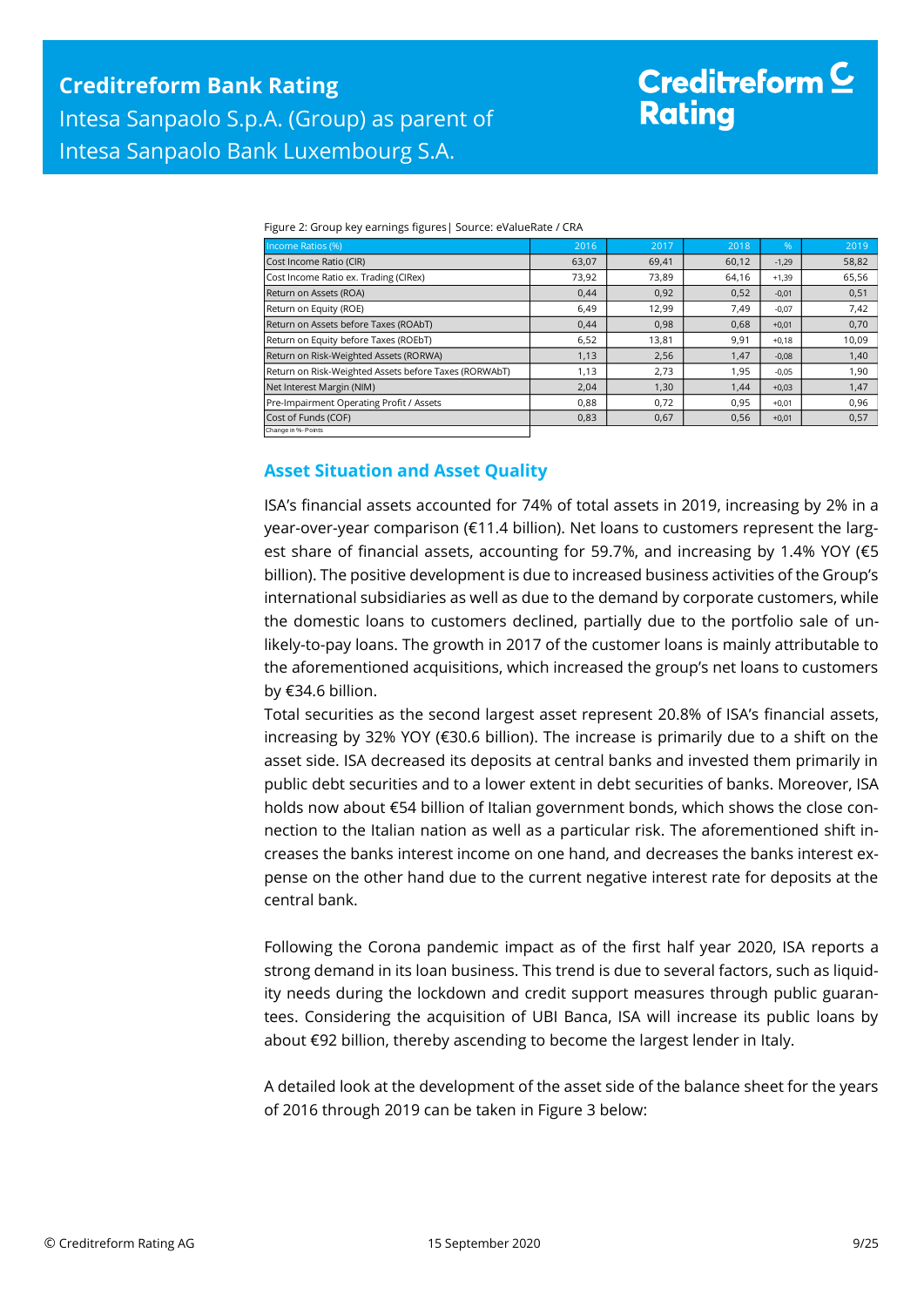# Creditreform  $\mathsf{\underline{C}}$ **Rating**

Figure 3: Development of assets| Source: eValueRate / CRA

| Assets (€000)                         | 2016        | 2017        | 2018        | $\%$    | 2019        |
|---------------------------------------|-------------|-------------|-------------|---------|-------------|
| Cash and Balances with Central Banks  | 36.037.000  | 48.993.000  | 47.427.000  | $-44,1$ | 26.496.000  |
| Net Loans to Banks                    | 25.312.000  | 23.407.000  | 21.138.000  | $+9,8$  | 23.207.000  |
| Net Loans to Customers                | 334.794.000 | 380.467.000 | 355.413.000 | $+1,4$  | 360,486,000 |
| <b>Total Securities</b>               | 82.789.000  | 79.251.000  | 95.365.000  | $+32,1$ | 125.965.000 |
| <b>Total Derivative Assets</b>        | 36.775.000  | 28.789.000  | 29.019.000  | $+6,8$  | 31.000.000  |
| <b>Other Financial Assets</b>         | 30.261.000  | 40.964.000  | 44.192.000  | $-16,7$ | 36.828.000  |
| <b>Financial Assets</b>               | 545.968.000 | 601.871.000 | 592.554.000 | $+1,9$  | 603.982.000 |
| <b>Equity Accounted Investments</b>   | 1.278.000   | 678,000     | 943.000     | $+31,5$ | 1.240.000   |
| Other Investments                     | 136.000     | 271.000     | 247.000     | $+14,2$ | 282.000     |
| <b>Insurance Assets</b>               | 142.560.000 | 153.021.000 | 150.518.000 | $+12,2$ | 168.842.000 |
| Non-current Assets & Discontinued Ops | 312.000     | 627.000     | 1.297.000   | $-61,9$ | 494.000     |
| Tangible and Intangible Assets        | 12.165.000  | 14.148.000  | 16.266.000  | $+9,5$  | 17.807.000  |
| <b>Tax Assets</b>                     | 14.444.000  | 16.887.000  | 17.258.000  | $-10,4$ | 15.467.000  |
| <b>Total Other Assets</b>             | 8.237.000   | 9.358.000   | 8.707.000   | $-8,3$  | 7.988.000   |
| <b>Total Assets</b>                   | 725.100.000 | 796.861.000 | 787.790.000 | $+3,6$  | 816.102.000 |

Although ISA's NPL ratio improved markedly in the past years as well as in a year-overyear comparison (1.54 percentage points), it is still at a relatively high level. In addition, the groups NPL ratio is significantly worse than that of the peer group. However, ISA accomplished to reduce its gross NPL stock by about €5 billion YOY. Moreover, the continuous decrease in ISA's NPL stock reflects its 2018-2021 business plan and initiatives to constantly improve its assets. However, as of June 2020, the Group is not able to reach its NPL reduction targets. In addition, the Group's potential problem loans (represented by stage 2 loans) over net loans to customer ratio remained stable, bus is clearly worse than the ones of the peer group.

ISA's NPL/RWA ratio has improved equivalent to its NPL ratio since 2014, but is still considerably worse than the average of the peer group. By contrast, ISA's reserve/NPL ratio is in line with the average of the peer group and shows ISA`s prudent approach. The groups RWA/assets ratio, however, worsened year-over-year while the peer group was able to improve in average in this ratio. Thus, the Group's RWA ratio is now distinctly higher than the peer group average, which shows a risk seeking approach. However, as of June 2020, ISA is able to keep its volume of RWA constant.

Overall, ISA's asset quality figures of 2019 are the least favorable performers in any of the areas analyzed. ISA still struggles to improve significantly in this area and is not able to catch up to its competitors nor to reach its targets regarding the Reduction of the NPL stock.

According to ISA's half-year 2020 report, the Group reports stable asset quality with regard to the stock of non-performing loans as well as default rates. However, we expect a strong decrease in the asset quality in the upcoming years due to the run out of public guarantees as well as the end of moratorium. As of 30 June 2020, ISA total volume of exposures affected by moratorium measures amounted to €50.5 billion while new liquidity provided under public guarantee schemes amounted to about €6.7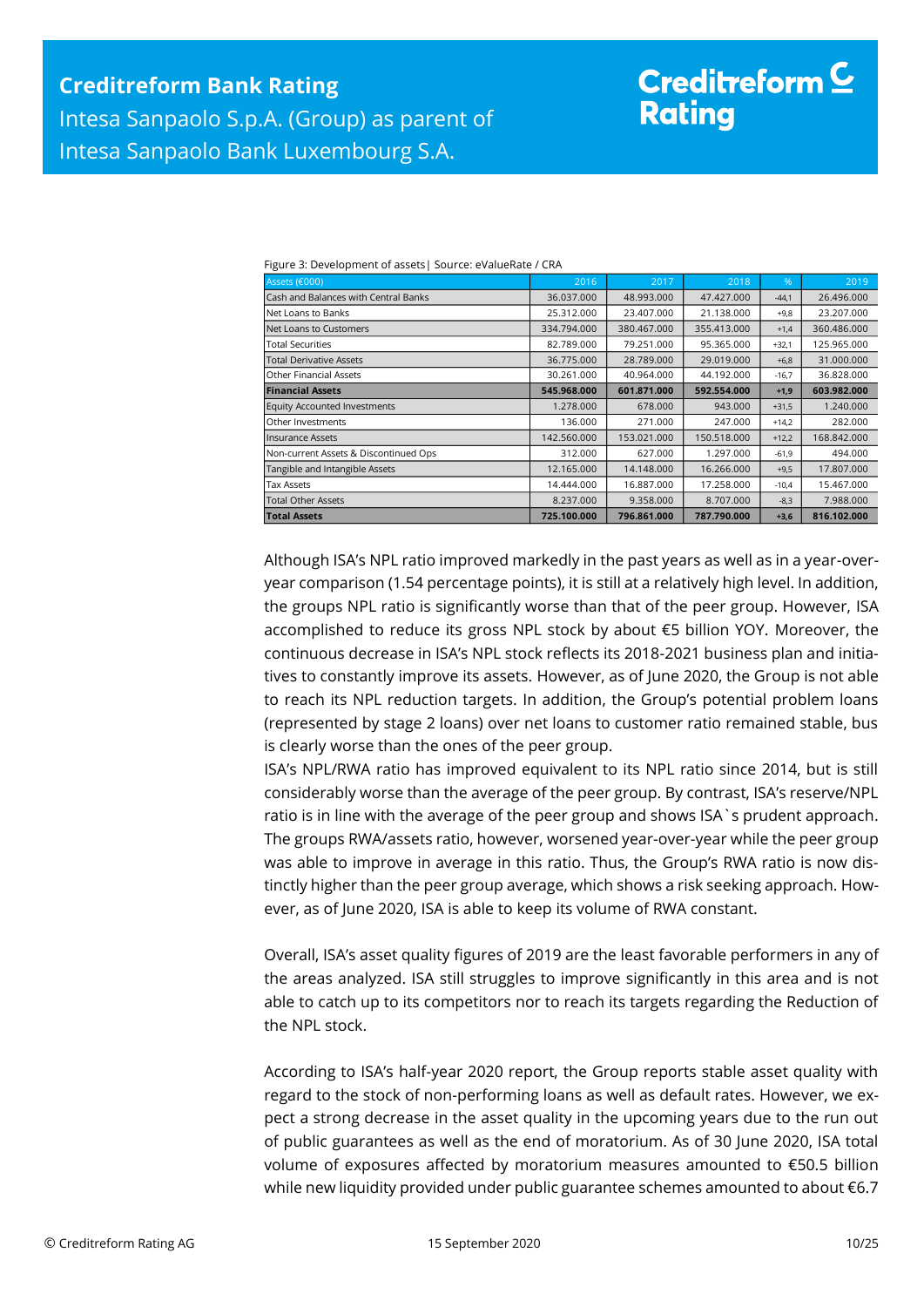billion. However, according to the ECB, moratorium measures are not automatically a trigger of unlikeliness to pay. Thus, we perceive a high credit risk with regard to ISA's asset quality, which requires a close monitoring of the upcoming development. Regarding the UBI Banca acquisition, UBI reports almost the same NPL ratio as ISA, but is less affected by loan loss provisions. However, a full half-year report of UBI Banca as of the time of preparing this report was not available.

A detailed overview of the asset quality for the years of 2016 through 2019 can be found in Figure 4 below:

| Asset Ratios (%)                                  | 2016  | 2017  | 2018  | %       | 2019  |
|---------------------------------------------------|-------|-------|-------|---------|-------|
| Net Loans/ Assets                                 | 46,17 | 47,75 | 45,12 | $-0.94$ | 44,17 |
| Risk-weighted Assets/ Assets                      | 39,16 | 35,99 | 35,09 | $+1,49$ | 36,58 |
| NPLs*/ Net Loans to Customers                     | 8,20  | 13,69 | 10,23 | $-1,54$ | 8,69  |
| NPLs*/ Risk-weighted Assets                       | 20.48 | 18.15 | 13.15 | $-2,66$ | 10,49 |
| Potential Problem Loans**/ Net Loans to Customers | 1.60  | 1.64  | 12,75 | $-0,58$ | 12,17 |
| Reserves/NPLs*                                    | 51,61 | 53,96 | 60,51 | $-0,48$ | 60,03 |
| Reserves/ Net Loans                               | 8,96  | 7,38  | 6,19  | $-0,98$ | 5,21  |
| Net Write-offs/ Net Loans                         | 0.98  | 0.83  | 0,71  | $-0,10$ | 0,61  |
| Net Write-offs/ Risk-weighted Assets              | 1,16  | 1,10  | 0,92  | $-0,18$ | 0,74  |
| Change in %- Points                               |       |       |       |         |       |

|  |  | Figure 4: Development of asset quality   Source: eValueRate / CRA |
|--|--|-------------------------------------------------------------------|
|--|--|-------------------------------------------------------------------|

\* NPLs are represented from 2017 onwards by Stage 3 Loans. \*\* Potential Problem Loans are Stage 2 Loans where available.

## <span id="page-10-0"></span>**Refinancing and Capital Quality**

ISA's financial liabilities accounted for 70% of total liabilities in 2019. Total deposits from customers, as the major source of funding, correspond to 40.3% of total liabilities, increasing by 8.8% in comparison to the previous year ( $\epsilon$ 26.7 billion). The driver of this increase is the current accounts and deposits growth as a result of customers propensity to maintain a high level of liquidity. This development is reinforced by the Corona pandemic. According to ISA's half year report 2020, the Group denotes a strong increase in customer deposits due customers preference for liquidity as well as the reduction in consumption. The acquisition of UBI Banca will add up about €76 billion of customer deposits to the Group.

By contrast, total debt as the second largest item of financial liabilities; accounting for 15.9% (€91.1 billion), increased by 4% YOY and consists primarily of bonds other than structured bonds. Total deposits from banks decreased by €11.2 billion due to ISA's reduction if its deposits at central banks. However, ISA participated in the TLTRO III refinancing operation of the ECB with about €48.5 billion and benefits as a result from favorable conditions with regard to its costs of funding. ISA partially used the TLTRO III funding for early repayment of the TRTRO II funding.

The Group's insurance liabilities increased by 11% YOY ( $\epsilon$ 16.5 billion) and consist primarily of technical reserves in ISA's life business segment, which are the main driver for the aforementioned increase in this item. The Group's total equity increased significantly due to suspended dividend distribution in relation with the Corona pandemic and the recommendation of the ECB. However, ISA intends to obtain approval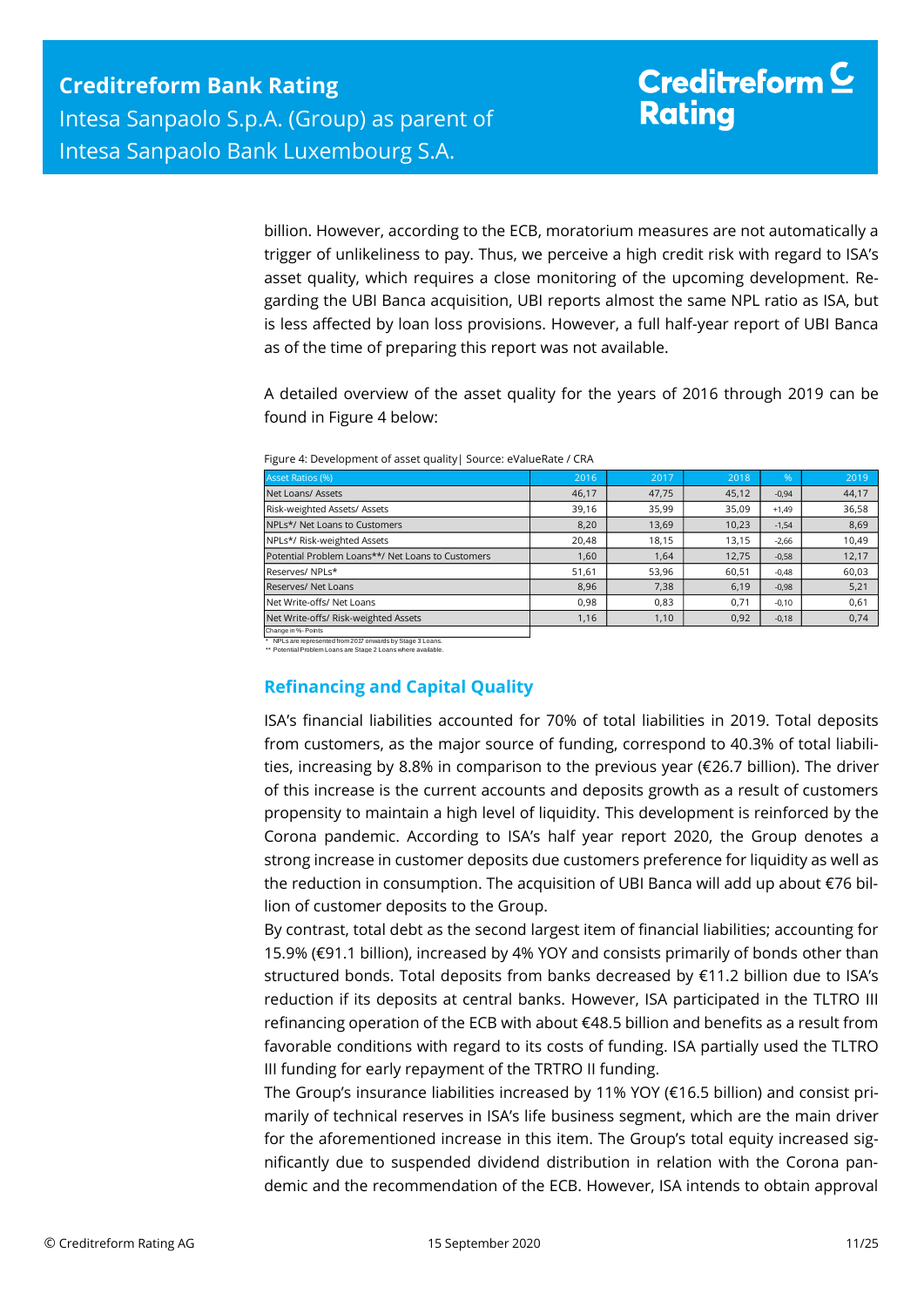from the ECB to distribute the intended dividend payment of about €3.4 billion in 2021.

A detailed overview of the development of liabilities for the years of 2016 through 2019 can be found in Figure 5 below:

| Liabilities (€000)                         | 2016        | 2017        | 2018        | %       | 2019        |
|--------------------------------------------|-------------|-------------|-------------|---------|-------------|
| <b>Total Deposits from Banks</b>           | 68.349.000  | 94.285.000  | 85.176.000  | $-13,1$ | 74.024.000  |
| <b>Total Deposits from Customers</b>       | 267.318.000 | 302.086.000 | 302.413.000 | $+8,8$  | 329.124.000 |
| <b>Total Debt</b>                          | 99.908.000  | 97.454.000  | 87.689.000  | $+4,0$  | 91.237.000  |
| Derivative Liabilities                     | 45.309.000  | 36.264.000  | 38.470.000  | $+8,2$  | 41.613.000  |
| Securities Sold, not yet Purchased         |             |             |             | ۰       |             |
| Other Financial Liabilities                | 33.010.000  | 35.459.000  | 49.712.000  | $-22,7$ | 38.429.000  |
| <b>Total Financial Liabilities</b>         | 513.894.000 | 565.548.000 | 563.460.000 | $+1,9$  | 574.427.000 |
| <b>Insurance Liabilities</b>               | 142.803.000 | 152.471.000 | 149.407.000 | $+11,0$ | 165.897.000 |
| Non-current Liabilities & Discontinued Ops | 272,000     | 264.000     | 258,000     | $-84,1$ | 41.000      |
| <b>Tax Liabilities</b>                     | 2.038.000   | 2.509.000   | 2.391.000   | $-2,9$  | 2.321.000   |
| Provisions                                 | 4.830.000   | 7.218.000   | 6.254.000   | $-18,0$ | 5.131.000   |
| <b>Total Other Liabilities</b>             | 11.944.000  | 12.247.000  | 11.670.000  | $+3,4$  | 12.070.000  |
| <b>Total Liabilities</b>                   | 675.781.000 | 740.257.000 | 733.440.000 | $+3,6$  | 759.887.000 |
| <b>Total Equity</b>                        | 49.319.000  | 56.604.000  | 54.350.000  | $+3,4$  | 56.215.000  |
| <b>Total Liabilities and Equity</b>        | 725.100.000 | 796.861.000 | 787.790.000 | $+3,6$  | 816.102.000 |

Figure 5: Development of refinancing and capital adequacy| Source: eValueRate / CRA

ISA's CET1 ratio increased by one percentage point in comparison to the previous year, but is still below the average of the peer group. The Group struggles because of the increase in risk-weighted assets. However, ISA manages to increase its CET1 ratio through retained earnings more distinctly than the peer group and is able to catch up to its competitors. By contrast, although ISA improved its Tier 1 ratio as well as its Total Capital ratio, the peer group was able to improve in these ratios more clearly. Again, ISA reports capital ratios which are below peer group average . The decrease in the Group's AT1 capital is a result of the redemption of grandfathered instruments. However, due to ISA's new issued AT1 Capital in February 2020 for a total of 1.5 billion, we expect ISA to catch up to the peer group with regard to its AT1 and Total Capital ratio. However, the announced suspension of the dividend for 2019 will reduce ISA's capital ratios following the projected distribution in 2020. Following the acquisition of UBI Banca, ISA expects to maintain a CET1 capital ratio of about 13%.

By contrast, the Group's Total Equity ratio as well as the Leverage ratio are on a sound level and are outperforming the average of the peer group. Overall, ISA comfortably meets all regulatory requirements with its capital ratios.

A detailed overview of the development of capital ratios for the years of 2016 through 2019 can be found in Figure 6 below: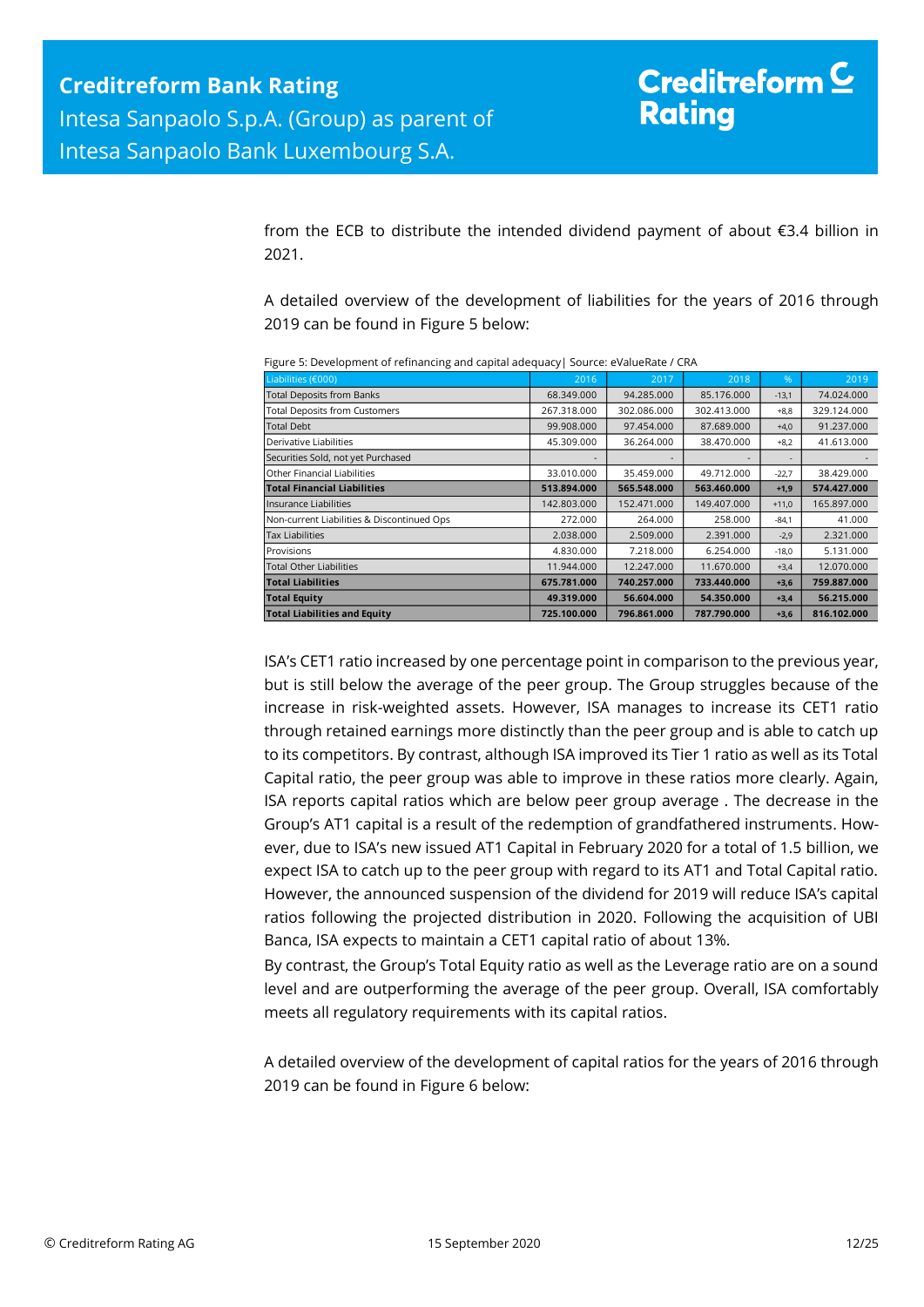## Creditreform  $\subseteq$ **Rating**

Figure 6: Development of capital ratios | Source: eValueRate / CRA

| Capital Ratios (%)                     | 2016  | 2017  | 2018  | %       | 2019  |
|----------------------------------------|-------|-------|-------|---------|-------|
| Total Equity/ Total Assets             | 6,80  | 7,10  | 6,90  | $-0,01$ | 6,89  |
| Leverage Ratio                         | 6,30  | 6.42  | 6,30  | $+0,40$ | 6,70  |
| Common Equity Tier 1 Ratio (CET1)*     | 12.70 | 13.30 | 12.00 | $+1.00$ | 13,00 |
| Tier 1 Ratio (CET1 + AT1)*             | 13.90 | 15.20 | 13.80 | $+0.50$ | 14,30 |
| Total Capital Ratio (CET1 + AT1 + T2)* | 17.00 | 17,90 | 16.50 | $+0,50$ | 17,00 |
| Change in %- Points                    |       |       |       |         |       |

Phased-in capital ratios until 2017.

<span id="page-12-0"></span>Due to ISA's bank capital and debt structure, as well as its status as an O-SII, the Group's Preferred Senior Unsecured Debt instruments have not been notched down in comparison to the long-term issuer rating. However, ISA's Tier 2 capital rating is four notches below the long-term issuer rating based on the bank's capital structure and seniority in accordance with our rating methodology. Additional Tier 1 capital is rated five notches below the long term issuer rating, reflecting a high bail-in risk in the event of resolution. All of these ratings were notched down in comparison to the previous year, due the down-notch of the long-term issuer rating. Moreover, we set the rating for the Group's Non-Preferred Senior Unsecured instruments as ISA has taken over UBI Banca, which issued this kind of instruments in the total amount of  $\epsilon$  1.5 billion.

## **Liquidity**

Change in %- Points

ISA has not published any exact figures for its Net Stable Funding Ratio. However, the group mentioned that its NSFR is well above 100% and thus fulfills the regulatory requirements. The Group's LCR of 160% outperforms the average of the peer group clearly.

The customer deposits to total funding ratio reports the Group's stable and favorable source of funding - the deposits of its customers. However, considering the negative interest rate for deposits at the ECB, ISA has to be aware of the negative impact of its excess liquidity. In addition, the almost equal LTD ratio with about 109.5% shows an adequate demand for the Group's loans.

Up to now, we do not expect any liquidity issues at ISA and the whole banking sector.

A detailed overview of the development of liquidity for the years of 2016 through 2019 can be found in Figure 7 below.

| Figure 7. Development of induitity 1 Source, evalue hate 7 CKA |        |        |        |         |        |
|----------------------------------------------------------------|--------|--------|--------|---------|--------|
| Liquidity (%)                                                  | 2016   | 2017   | 2018   | %       | 2019   |
| Net Loans/ Deposits (LTD)                                      | 125.24 | 125.95 | 117.53 | $-8,00$ | 109,53 |
| Interbank Ratio                                                | 37,03  | 24.83  | 24.82  | $+6.53$ | 31,35  |
| Liquidity Coverage Ratio                                       | -      |        | 163.00 | $-2.40$ | 160.60 |
| Customer Deposits / Total Funding (excl. Derivates)            | 42.40  | 42.91  | 43.51  | $+2.31$ | 45.82  |
| Net Stable Funding Ratio (NSFR)                                |        |        | -      |         |        |

Figure 7: Development of liquidity | Source: eValueRate / CRA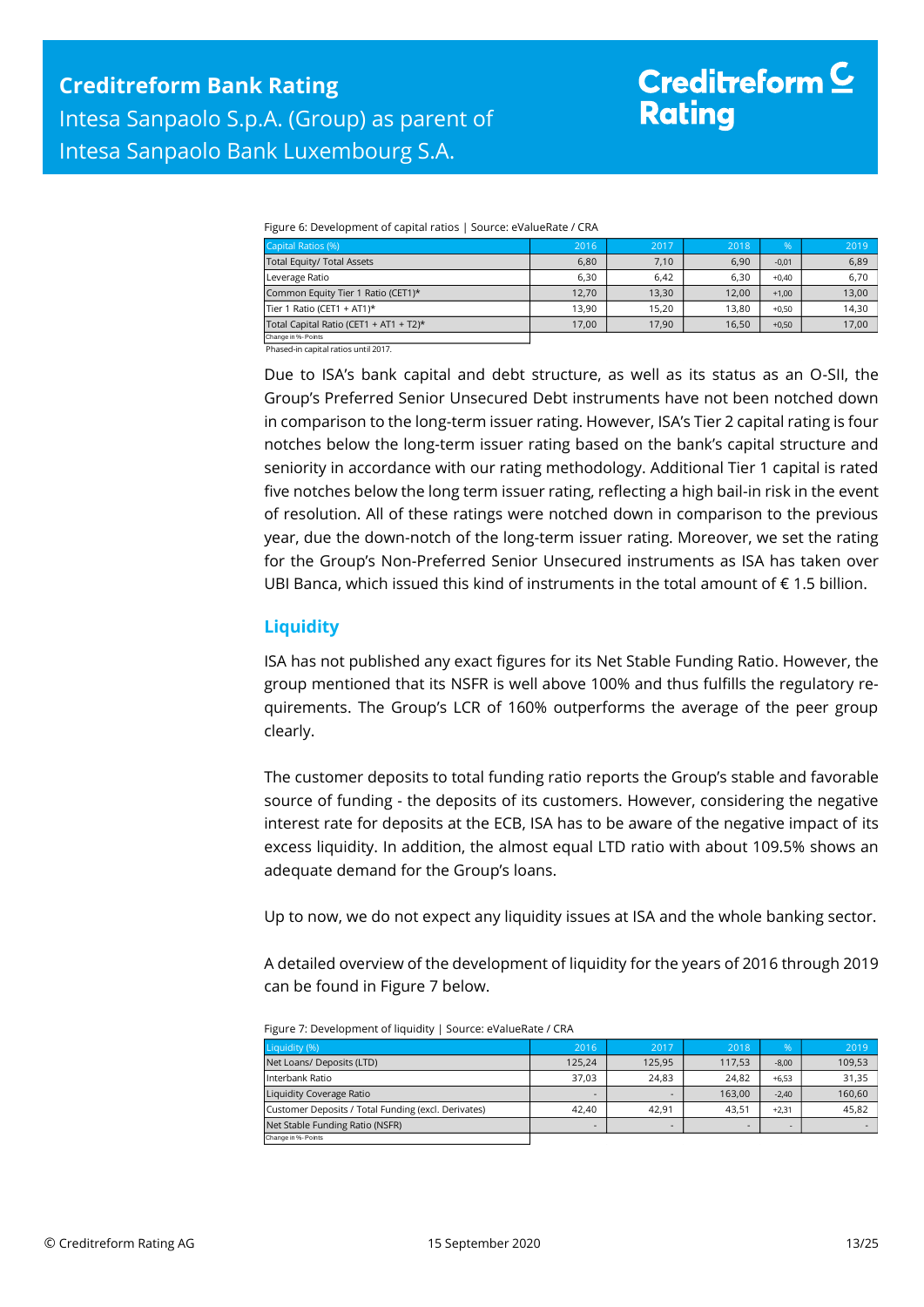# Creditreform<sup>C</sup> **Rating**

## <span id="page-13-0"></span>**Environmental, Social and Governance (ESG) Score Card**

Intesa Sanpaolo SpA (Group) has one significant and two moderate ESG rating drivers

• Corporate Governance is identified as a highly significant rating driver. The relevance for the credit rating results from the impact of the Corporate Governance factor on all other ESG factors and the overall well-being of the bank. This sub-factor is rated positive due to Intesa Sanpaolo's sound economic development as well as the implemented ESG policies with the emission of the first green bond by an Italian bank.

• Corporate Behaviour and Green Financing / Promoting are identified as moderate rating driver. While Green Financing / Promoting is rated neutral due to relatively low amount of issued green bonds, Corporate Behaviour is rated positive due the bank's business activities which are in line with applicable laws and moral beliefs of the society.



**ESG Score**

| <b>ESG Score Guidance</b> |                           |  |  |  |  |  |
|---------------------------|---------------------------|--|--|--|--|--|
|                           | > 4,25 Outstanding        |  |  |  |  |  |
|                           | >3,5 - 4,25 Above-average |  |  |  |  |  |
| >2,5 - 3,5 Average        |                           |  |  |  |  |  |
|                           | >1,75 - 2,5 Substandard   |  |  |  |  |  |
| $\le$ = 1.75 Poor         |                           |  |  |  |  |  |

Relevance

| Factor     | Sub-Factor                                 | Consideration                                                                                                                                            | Scale 2020 Eval. |       |
|------------|--------------------------------------------|----------------------------------------------------------------------------------------------------------------------------------------------------------|------------------|-------|
| ental<br>ō | 1.1 Green Financing /<br>Promoting         | The sub-factor "Green Financing/Promoting" has a moderate relevance for the credit rating,<br>and is rated neutral in terms of the CRA ESG criteria.     |                  |       |
|            | 1.2 Exposure to Environ-<br>mental Factors | The sub-factor "Exposure to Environmental Factors" has a low relevance for the credit<br>rating, and is rated positive in terms of the CRA ESG criteria. |                  | $(+)$ |
| ے<br>آ     | 1.3 Resource Efficiency                    | The sub-factor "Resource Efficiency" has no significant relevance for the credit rating, and is<br>rated positive in terms of the CRA ESG criteria.      |                  | $(+)$ |

| ര<br>ъ.<br>о<br>Ū | 2.1 Human Capital         | The sub-factor "Human Capital" has low relevance for the credit rating, and is rated positive<br>in terms of the CRA ESG criteria.                    |  |
|-------------------|---------------------------|-------------------------------------------------------------------------------------------------------------------------------------------------------|--|
|                   | 2.2 Social Responsibility | The sub-factor "Social Responsibility" has no significant relevance for the credit rating, and<br>is rated positive in terms of the CRA ESG criteria. |  |

| ဨ      | The sub-factor "Corporate Governance" is highly relevant for the credit rating, and is rated<br>3.1 Corporate Governance<br>positive in terms of the CRA ESG criteria. |                                                                                                                                                             | (+ |
|--------|------------------------------------------------------------------------------------------------------------------------------------------------------------------------|-------------------------------------------------------------------------------------------------------------------------------------------------------------|----|
| ᡕᢐ     | 3.2 Corporate Behaviour                                                                                                                                                | The sub-factor "Corporate Behaviour" has a moderate relevance for the credit rating, and is<br>rated positive in terms of the CRA ESG criteria.             | (+ |
| о<br>U | 3.3 Corporate Transparency                                                                                                                                             | The sub-factor "Corporate Transparency" has no significant relevance for the credit rating,<br>and is rated very positive in terms of the CRA ESG criteria. |    |

| <b>ESG Relevance Scale</b> |                          |  | <b>ESG Evaluation Guidance</b> |                 |  |
|----------------------------|--------------------------|--|--------------------------------|-----------------|--|
|                            | <b>Highest Relevance</b> |  | (+ +)                          | Strong positive |  |
| $\overline{4}$             | <b>High Relevance</b>    |  | $^{(+)}$                       | Positive        |  |
| з                          | Moderate Relevance       |  |                                | Neutral         |  |
| $\overline{\phantom{a}}$   | Low Relevance            |  | ( - )                          | Negative        |  |
|                            | No significant Relevance |  | - -                            | Strong negativ  |  |

The ESG Score is based on the Methodology "Environmental, Social and Governance Score of Banken (Version 1.0)" of Creditreform Rating AG, which is available on our homepage https://creditreform-rating.de/en/about-us/regulatory-requirements.html. In addition, we refer to CRA's position paper "Consodering the Impact of ESG Factors".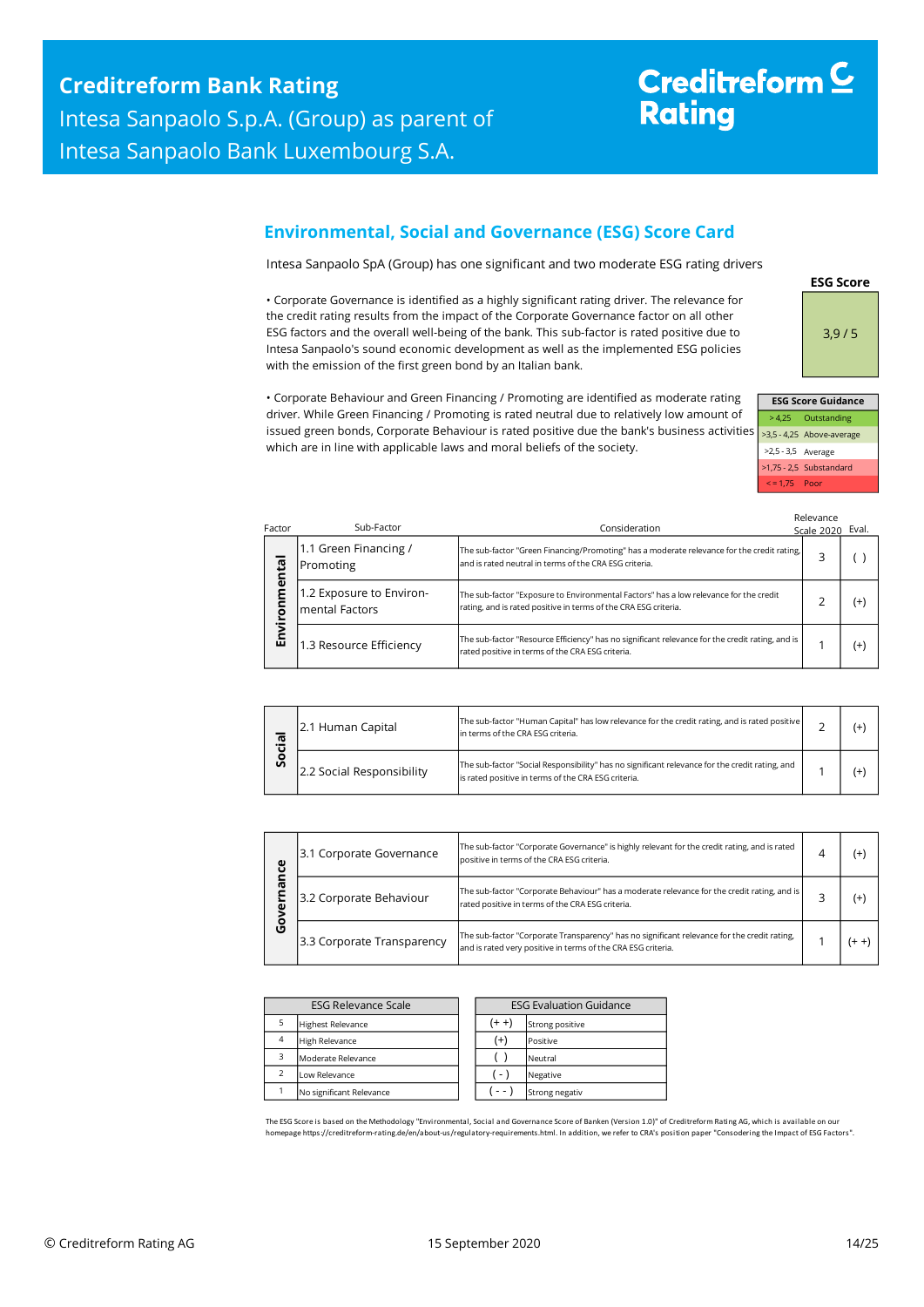## <span id="page-14-0"></span>**Conclusion**

Overall, Intesa Sanpaolo S.p.A. had a solid year of performance in 2019, but faces a challenging fiscal year 2020. The Corona pandemic has a massive impact on the Italian market, which is the major market of ISA. In addition, ISA has to handle the integration of UBI Banca S.p.A.. Moreover, the current economic development is characterized by a high degree of uncertainty for the leading bank in Italy despite the strong franchise.

The Group reported a sound level of profitability with its earnings figures in 2019. However, we expect a strong impact on the profitability of ISA in the fiscal year 2020 due the Corona pandemic. The massive increase in loan loss provisions has a significantly negative impact on ISA's profitability. However, the strong decrease is mitigated by the Nexi transaction, which leads to a one-off gain of about €1 bn. ISA expects to reach a year-end 2020 net profit of about €3 bn. However, a second wave of the pandemic might lead to a further decline of the profitability. In addition, the development of ISA's cost of risk is subject to a high degree auf uncertainty because of the strong economic downturn in Italy. However, we are confident that ISA remains profitable. On one hand, ISA benefits from its stable income from asset servicing. On the other hand, ISA has to continue its cost cutting measures.

The asset quality of ISA remains unsatisfactory even though ISA was able to improve its quality in the past years. However, the sudden impact of the Corona pandemic and the following strong economic downturn, especially in Italy, leads to regression with regard to ISA's reduction of its NPL portfolio. In addition, ISA reports a significant amount of exposure related to memorandum measures. Thus, ISA might bear huge credit risk in its loan portfolio, which in turn might have a negative impact on the Group's profitability and capitalization.

ISA's business activities are highly dependent on the Italian market. Moreover, the Group increased its dependency on its core market through its acquisitions in 2017 as well as through the recent acquisition of UBI Banca S.p.A. in 2020. In addition, a significant amount of Italian government bonds tightens the connection to the Italian economy. The economic downturn of about a 10% in Italy's GDP imposes a huge burden. The expected low and slow rebound might reinforce this burden. However, ISA benefits from the ECB's TLTRO III operations by decreasing cost of funding.

On the liabilities side, ISA records considerable growth in particular in its customer deposits following the need of liquidity of its customers. ISA's capital ratios are constantly below average of its competitors. The suspended dividend payment for 2019 will ultimately lower the current capital ratios. However, the liquidity situation of ISA remains sufficient.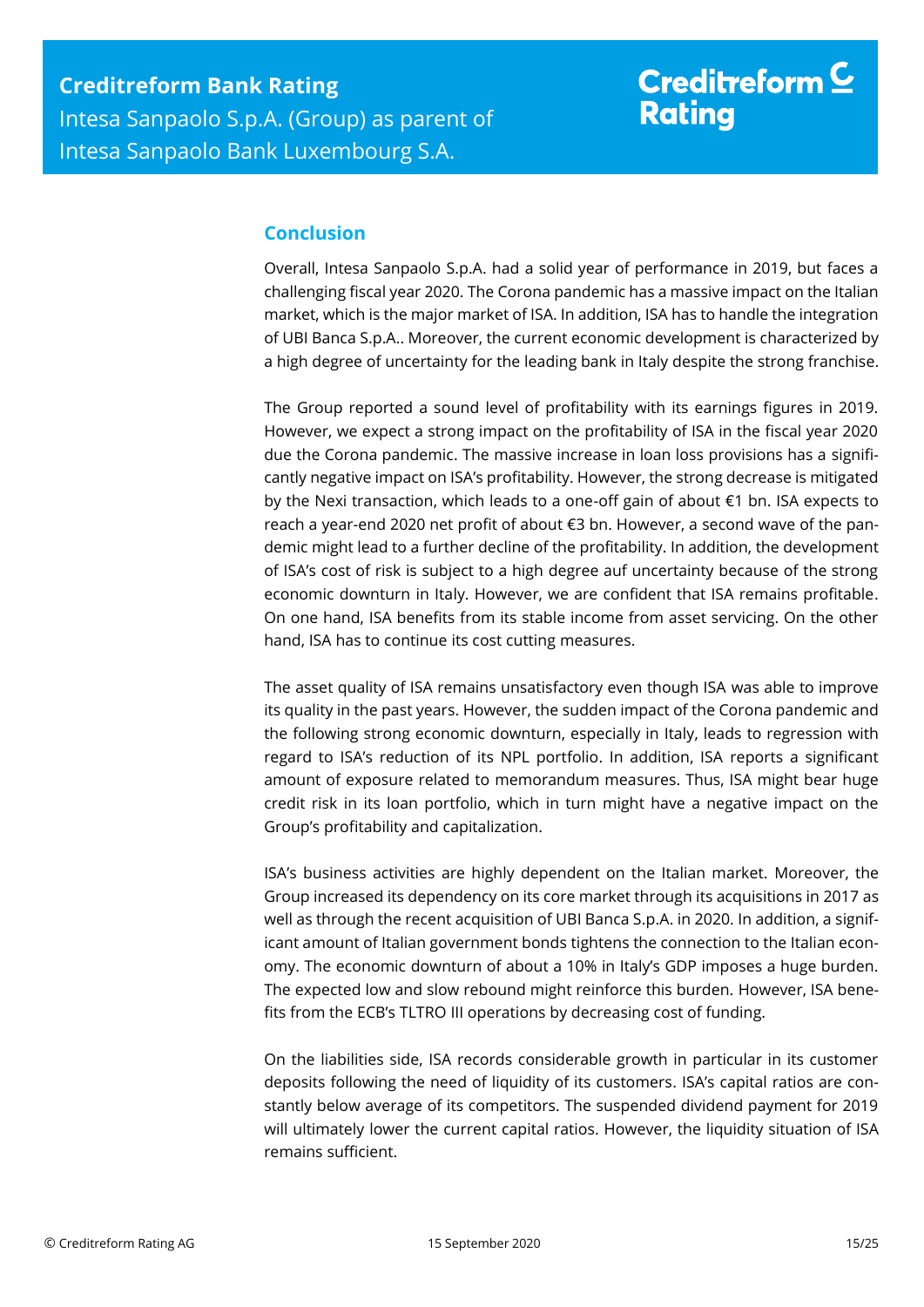It remains to be seen whether the Group will be able to integrate its acquisitions of UBI Banca at no costs (through negative goodwill) and enjoy some synergies. In addition, the impact of the Corona pandemic bears a high risk for the Group next to the still challenging low interest rate environment. Nevertheless, we expect ISA as the seventh largest Banking Group in the Eurozone to overcome this challenging environment with its strong franchise. However, the development is strongly correlated with the wellbeing of the Italian economy.

### **Outlook**

We consider the outlook of Intesa Sanpaolo's (Group) long-term issuer rating and its bank capital and debt instruments as stable. This reflects our view that the bank remains profitable despite the Corona pandemic impact. However, we will observe how the bank will deal with the Corona pandemic effects on the economy. In addition, we assume no significant economic worsening due to the Corona pandemic and stable political environment in the banks markets of operations.

### **Scenario Analysis**

In a scenario analysis, the bank is able to reach an "BBB+" rating in the "best case" scenario and an "BB-" rating in the "worst case" scenario. The ratings of bank capital and senior unsecured debt would behave similarly based on our rating mechanism. These ratings are especially sensitive to changes in total equity and to the bank capital and debt structure in general.

We might upgrade Intesa Sanpaolo's (Group) long-term issuer credit rating and its bank capital and debt instruments if we see that ISA is able improve significantly its asset quality in addition to increased capital ratios while maintaining its level of profitability.

By contrast, a downgrade of the Group`s long-term issuer credit rating and its bank capital and debt instruments is likely if we see declining capital ratios as well as a declining profitability. In particular, we will observe the ongoing Corona pandemic impact on ISA's asset quality and its business activities in general. Moreover, we see a close economic relation to the Italian state.

Best-case scenario: BBB+

Worst-case scenario: BB-

#### Please note:

The scenarios are based on information available at the time of the rating. Within the forecast horizon, circumstances may occur that could lead to a change of the rating out of the indicated range.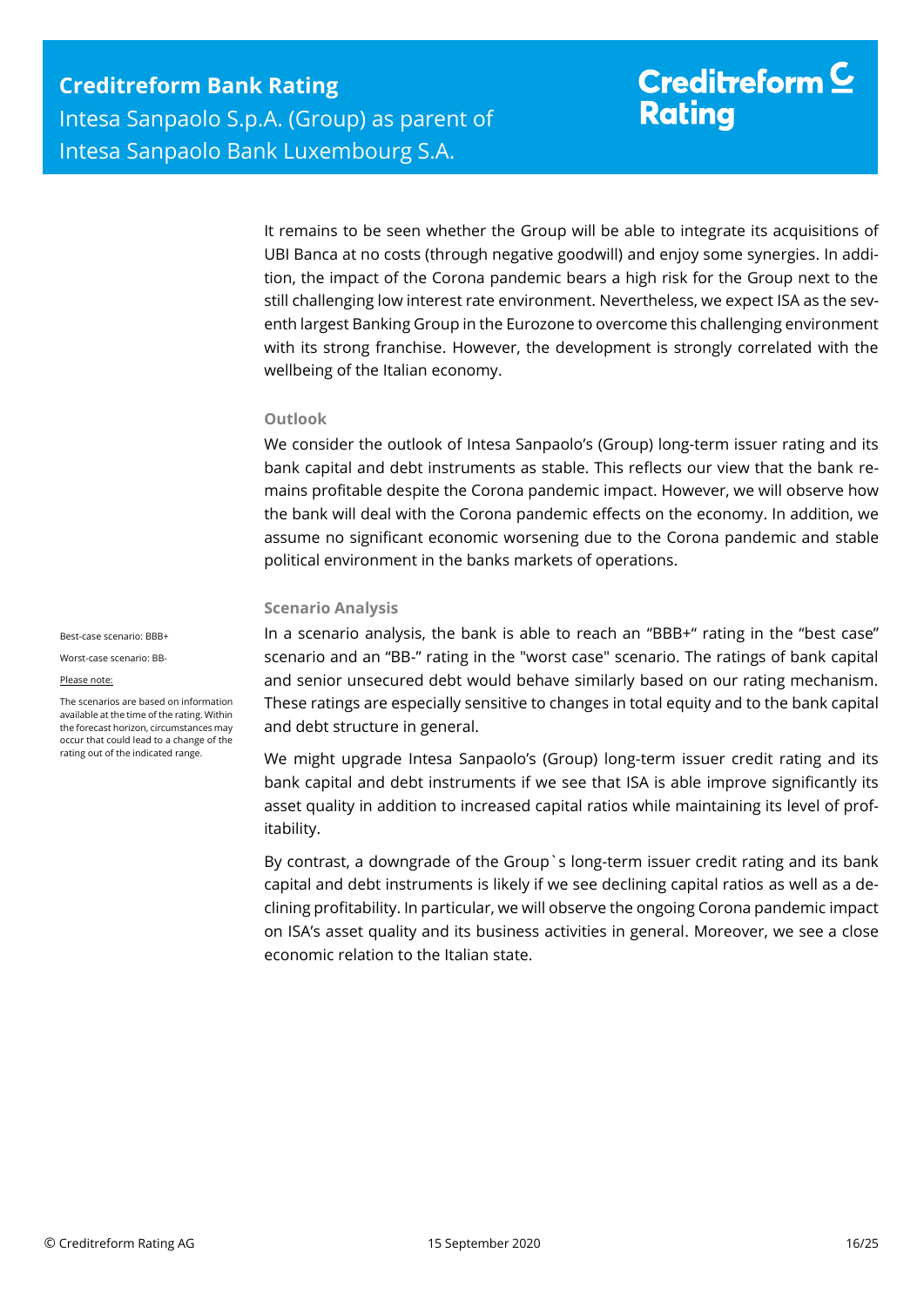## <span id="page-16-0"></span>**Appendix**

**Bank ratings**

The bank ratings are dependent on a host of quantitative and qualitative factors. An improvement in either sub-category may result in a higher rating score.

LT Issuer / Outlook / Short-Term **BBB- / stable / L3**

**Bank Capital and Debt Instruments Ratings**

The ratings for bank capital and debt instruments are inter alia dependent on subordination and relative size of the instrument class, based on the long-term issuer rating of the bank.

| Preferred Senior Unsecured Debt (PSU):         | BBB- |
|------------------------------------------------|------|
| Non-Preferred Senior Unsecured Debt (NPS): BB+ |      |
| Tier 2 (T2):                                   | $R+$ |
| Additional Tier 1 (AT1):                       | R    |

## **Rating History**

Please consult our website [www.creditreform-rating.de](http://www.creditreform-rating.de/) for additional information regarding the dates of publication.

| <b>Bank Issuer Rating</b>                                             | <b>Rating Date</b> | <b>Result</b>         |
|-----------------------------------------------------------------------|--------------------|-----------------------|
| Initialrating                                                         | 16.04.2018         | BBB / stable / L3     |
| <b>Rating Update</b>                                                  | 02.07.2019         | BBB / stable / L3     |
| Monitoring                                                            | 28.03.2020         | BBB / NEW / L3        |
| <b>Rating Update</b>                                                  | 15.09.2020         | BBB- / stable / L3    |
| <b>Bank Capital and Debt Instruments</b>                              | <b>Rating Date</b> | <b>Result</b>         |
| Senior Unsecured / T2 / AT1 (Initial)                                 | 16.04.2018         | <b>BBB / BB- / B+</b> |
| <b>PSU / T2 / AT1</b>                                                 | 02.07.2019         | <b>BBB / BB- / B+</b> |
| <b>PSU / T2 / AT1</b>                                                 | 28.03.2020         | BBB / BB- / B+ (NEW)  |
| <b>PSU / NPS / T2 / AT1</b>                                           | 15.09.2020         | BBB- / BB+ / B+ / B   |
| Intesa Sanpaolo Bank Ireland Plc                                      |                    |                       |
| Initialrating                                                         | 16.04.2018         | BBB / stable / L3     |
| <b>Rating Update</b>                                                  | 02.07.2019         | BBB / stable / L3     |
| Monitoring                                                            | 28.03.2020         | BBB / NEW / L3        |
| Rating Update                                                         | 15.09.2020         | BBB- / stable / L3    |
| Bank Capital and Debt Instruments of Intesa Sanpaolo Bank Ireland Plc |                    |                       |
| Senior Unsecured / T2 / AT1 (Initial)                                 | 16.04.2018         | <b>BBB / BB- / B+</b> |
| <b>PSU / T2 / AT1</b>                                                 | 02.07.2019         | <b>BBB / BB- / B+</b> |
| <b>PSU / T2 / AT1</b>                                                 | 28.03.2020         | BBB / BB- / B+ (NEW)  |

Figure 8: Rating History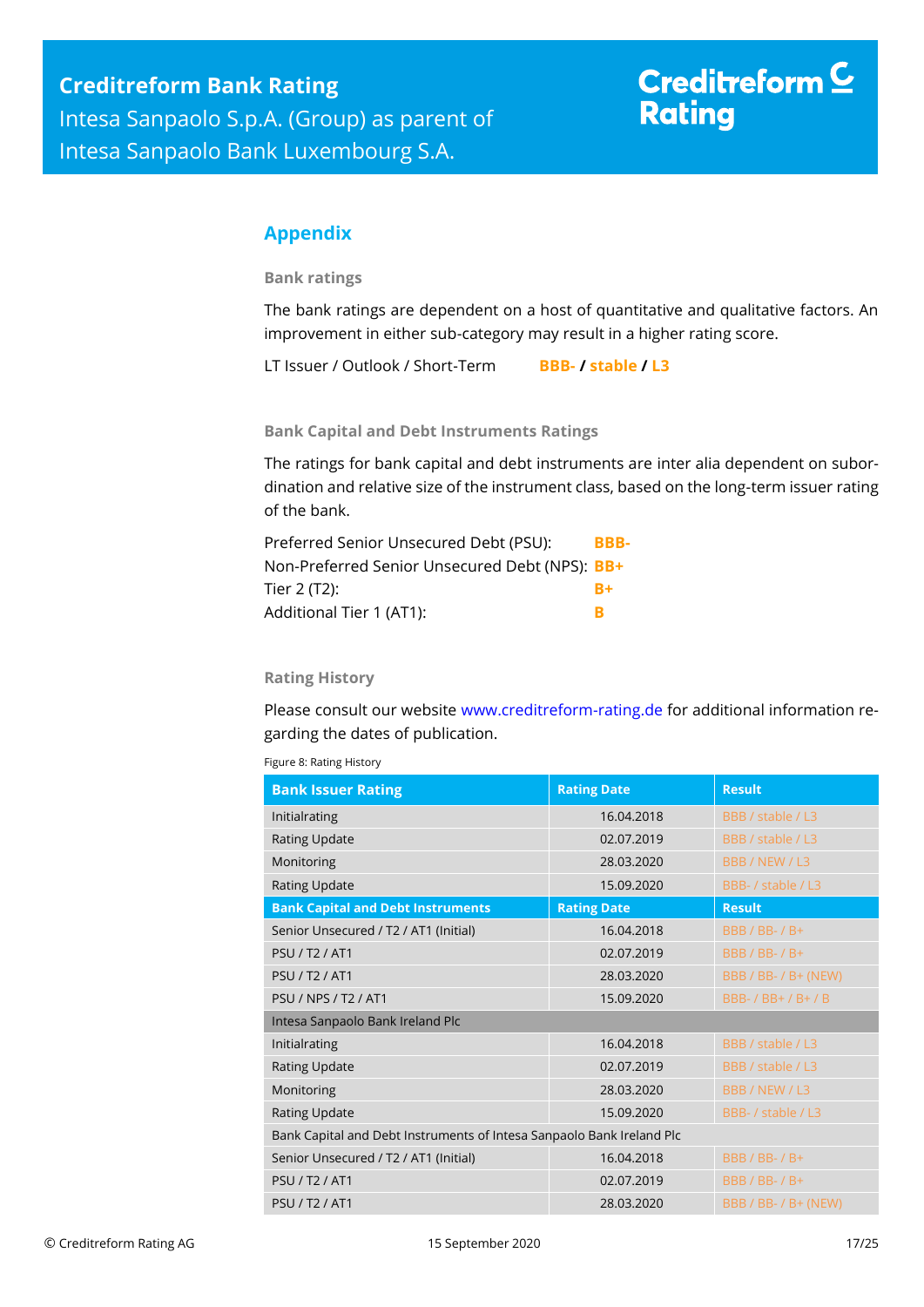## **Creditreform Bank Rating** Intesa Sanpaolo S.p.A. (Group) as parent of Intesa Sanpaolo Bank Luxembourg S.A.

# Creditreform <sup>C</sup><br>Rating

| <b>PSIJ/NPS/T2/AT1</b>                                                    | 15.09.2020 | BBB- / BB+ / B+ / B   |
|---------------------------------------------------------------------------|------------|-----------------------|
| Intesa Sanpaolo Bank Luxembourg S.A.                                      |            |                       |
| Initialrating                                                             | 16.04.2018 | BBB / stable / L3     |
| <b>Rating Update</b>                                                      | 02.07.2019 | BBB / stable / L3     |
| Monitoring                                                                | 28.03.2020 | BBB / NEW / L3        |
| <b>Rating Update</b>                                                      | 15.09.2020 | BBB- / stable / L3    |
| Bank Capital and Debt Instruments of Intesa Sanpaolo Bank Luxembourg S.A. |            |                       |
| Senior Unsecured / T2 / AT1 (Initial)                                     | 16.04.2018 | <b>BBB / BB- / B+</b> |
| <b>PSU / T2 / AT1</b>                                                     | 02.07.2019 | <b>BBB / BB- / B+</b> |
| <b>PSU / T2 / AT1</b>                                                     | 28.03.2020 | BBB / BB- / B+ (NEW)  |
| <b>PSU / NPS / T2 / AT1</b>                                               | 15.09.2020 | BBB- / BB+ / B+ / B   |
| Banca IMI S.p.A.                                                          |            |                       |
| Initialrating                                                             | 16.04.2018 | BBB / stable / L3     |
| <b>Rating Update</b>                                                      | 02.07.2019 | BBB / stable / L3     |
| Monitoring                                                                | 28.03.2020 | BBB / NEW / L3        |
| Monitoring                                                                | 07.08.2020 | n.r.                  |
| Bank Capital and Debt Instruments of Banca IMI S.p.A.                     |            |                       |
| Senior Unsecured / T2 / AT1 (Initial)                                     | 16.04.2018 | <b>BBB / BB- / B+</b> |
| <b>PSU / T2 / AT1</b>                                                     | 02.07.2019 | <b>BBB / BB- / B+</b> |
| <b>PSU / T2 / AT1</b>                                                     | 28.03.2020 | BBB / BB- / B+ (NEW)  |
| <b>PSU / T2 / AT1</b>                                                     | 07.08.2020 | n.r.                  |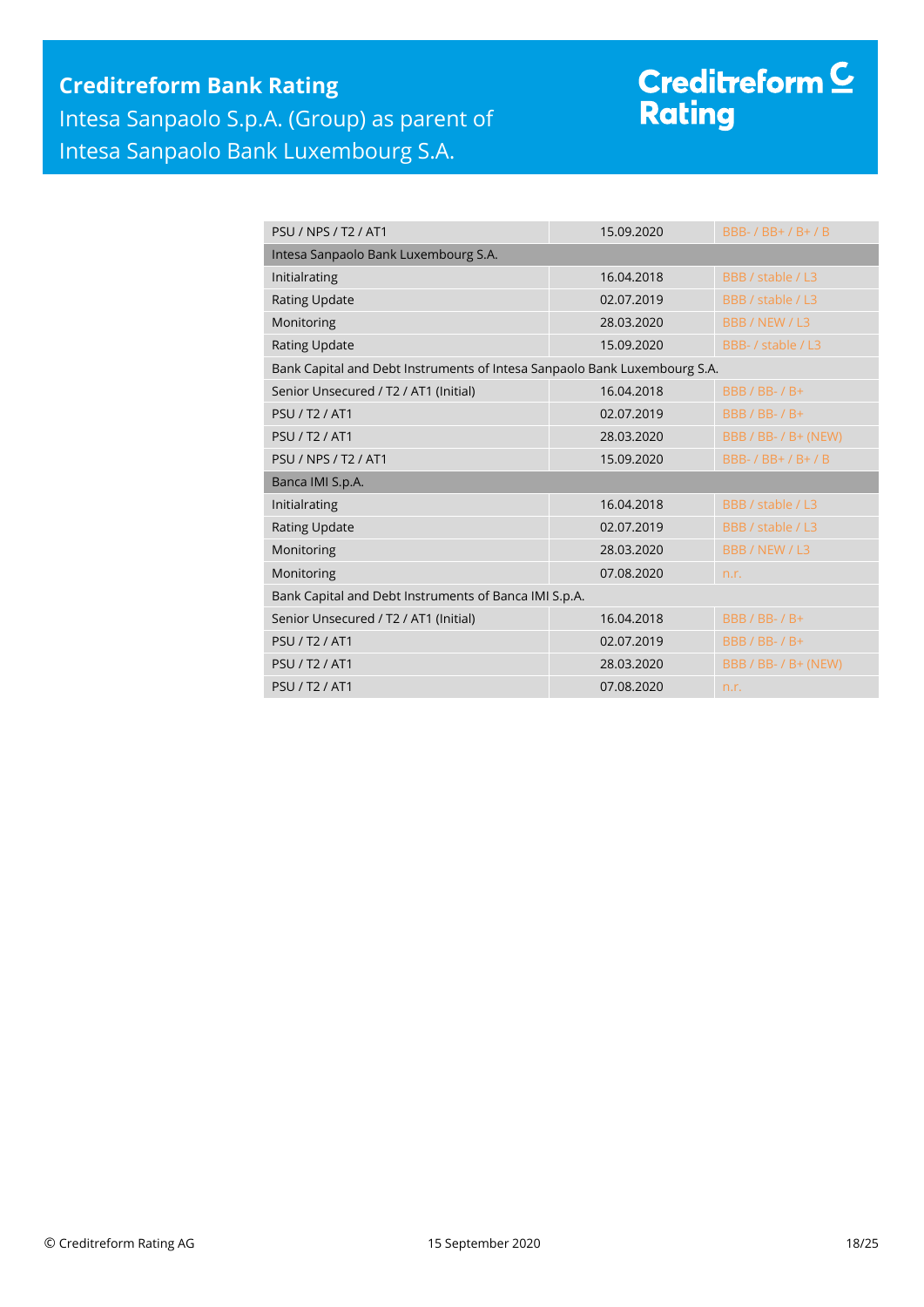# Creditreform C<br>Rating

| Figure 9: Income statement of Intesa Sanpaolo Bank Luxembourg S.A.   Source: eValueRate / CRA |  |
|-----------------------------------------------------------------------------------------------|--|
|                                                                                               |  |

| <b>Income Statement</b>                                      | 2016     | 2017     | 2018      | %        | 2019           |
|--------------------------------------------------------------|----------|----------|-----------|----------|----------------|
| Income (€000)                                                |          |          |           |          |                |
| Net Interest Income                                          | 93.969   | 135.727  | 143.011   | $+7,7$   | 154.081        |
| Net Fee & Commission Income                                  | 44.623   | 51.007   | 42.536    | $-16,9$  | 35.350         |
| Net Insurance Income                                         |          |          |           |          |                |
| Net Trading Income                                           | 22.631   | $-4.243$ | $-34.841$ | $-2,7$   | $-33.904$      |
| <b>Equity Accounted Results</b>                              |          |          |           |          |                |
| Dividends from Equity Instruments                            | 916      | 586      | 672       | $-92.4$  | 51             |
| Other Income                                                 | 1.546    | 3.548    | 7.564     | $-61,4$  | 2.919          |
| <b>Operating Income</b>                                      | 163.686  | 186.625  | 158.942   | $-0,3$   | 158.498        |
| Expenses (€000)                                              |          |          |           |          |                |
| Depreciation and Amortisation                                | 613      | 459      | 961       | $> +100$ | 2.236          |
| Personnel Expense                                            | 17.968   | 20.070   | 19.046    | $+5,4$   | 20.081         |
| Tech & Communications Expense                                | 6.785    | 8.164    | 8.047     | $+13,3$  | 9.117          |
| Marketing and Promotion Expense                              | 1.586    | 1.539    | 1.582     | $-1,9$   | 1.552          |
| <b>Other Provisions</b>                                      | 75       |          | $-179$    | $< -100$ | 1.172          |
| Other Expense                                                | 15.378   | 17.971   | 20.586    | $-17,2$  | 17.041         |
| <b>Operating Expense</b>                                     | 42.405   | 48.203   | 50.044    | $+2,3$   | 51.198         |
| Operating Profit & Impairment (€000)                         |          |          |           |          |                |
| <b>Pre-impairment Operating Profit</b>                       | 121.281  | 138.422  | 108.898   | $-1.5$   | 107.300        |
| <b>Asset Writedowns</b>                                      | $-2.776$ | -99      | 2.617     | $> +100$ | 6.591          |
| Net Income (€000)                                            |          |          |           |          |                |
| Non-Recurring Income                                         |          |          |           |          |                |
| Non-Recurring Expense                                        |          |          |           |          |                |
| <b>Pre-tax Profit</b>                                        | 124.057  | 138.521  | 106.282   | $-5,2$   | 100.709        |
| Income Tax Expense                                           | 2.225    | 3.047    | 2.285     | $> +100$ | 6.626          |
| <b>Discontinued Operations</b>                               |          |          |           |          |                |
| Net Profit (€000)                                            | 121.831  | 135.474  | 103.997   | $-9,5$   | 94.083         |
| Attributable to minority interest (non-controlling interest) |          |          |           |          |                |
| Attributable to owners of the parent                         | ä,       |          |           | ٠        | $\blacksquare$ |

#### Figure 10: Key earnings figures of Intesa Sanpaolo Bank Luxembourg S.A. | Source: eValueRate / CRA

| Income Ratios (%)                                     | 2016  | 2017  | 2018  | $\frac{9}{6}$ | 2019  |
|-------------------------------------------------------|-------|-------|-------|---------------|-------|
| Cost Income Ratio (CIR)                               | 25,91 | 25,83 | 31,49 | $+0,82$       | 32,30 |
| Cost Income Ratio ex. Trading (CIRex)                 | 30,06 | 25,25 | 25,82 | $+0,79$       | 26,61 |
| Return on Assets (ROA)                                | 0,68  | 0,61  | 0,50  | $-0,07$       | 0,42  |
| Return on Equity (ROE)                                | 6,16  | 5,57  | 4,37  | $-0,47$       | 3,90  |
| Return on Assets before Taxes (ROAbT)                 | 0,69  | 0,62  | 0,51  | $-0,05$       | 0,45  |
| Return on Equity before Taxes (ROEbT)                 | 6,27  | 5,70  | 4,46  | $-0,29$       | 4,17  |
| Return on Risk-Weighted Assets (RORWA)                | 1,22  | 1,47  | 1,10  | $-0,00$       | 1,10  |
| Return on Risk-Weighted Assets before Taxes (RORWAbT) | 1,24  | 1,50  | 1,13  | $+0,05$       | 1,18  |
| Net Interest Margin (NIM)                             | 0,65  | 0,59  | 0,52  | $+0,02$       | 0,54  |
| Pre-Impairment Operating Profit / Assets              | 0,67  | 0,62  | 0,52  | $-0.04$       | 0,48  |
| Cost of Funds (COF)                                   | 0,77  | 0,56  | 0,71  | $-0,09$       | 0,63  |
| Change in %- Points                                   |       |       |       |               |       |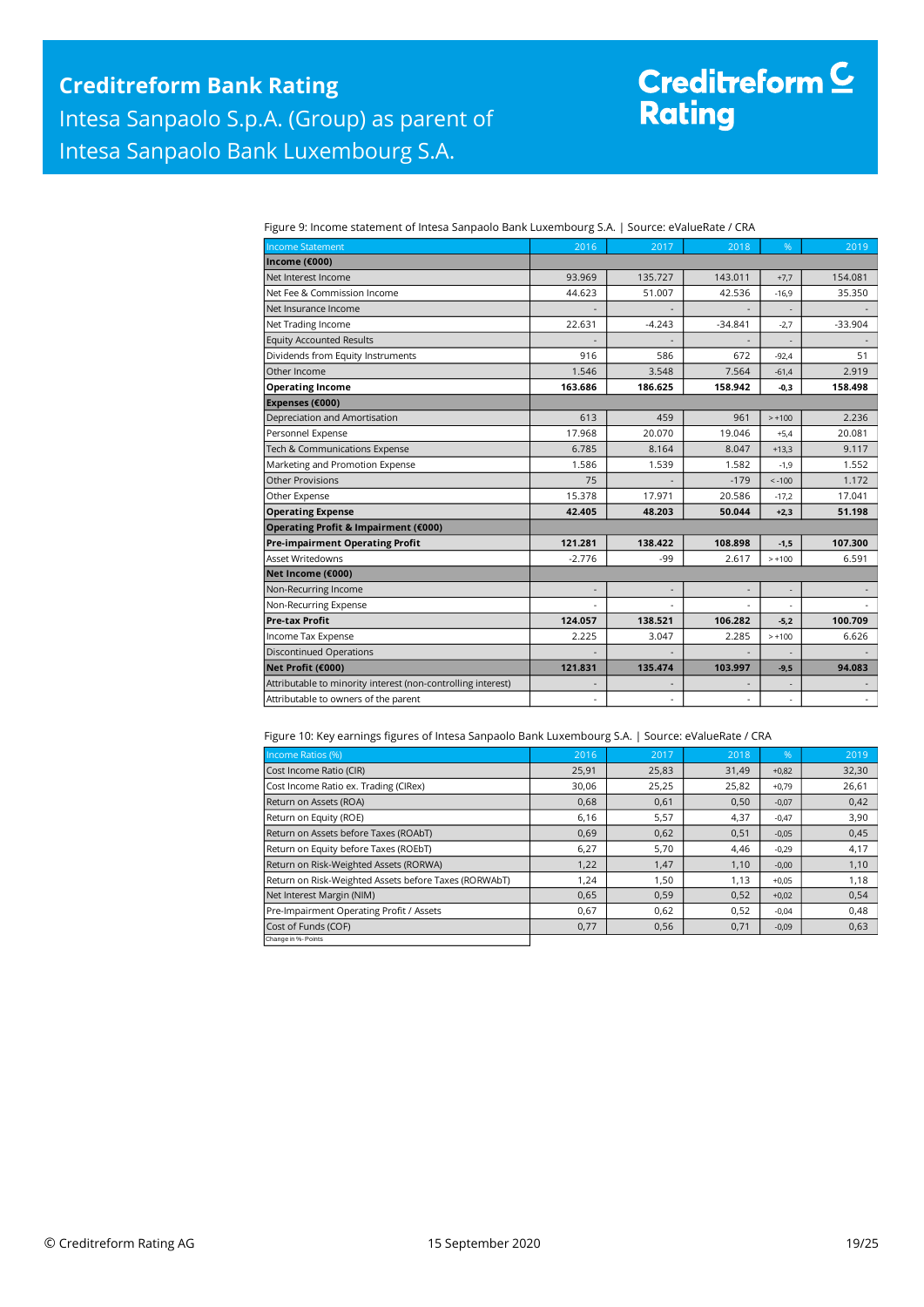# Creditreform <mark>C</mark><br>Rating

Figure 11: Development of assets of Intesa Sanpaolo Bank Luxembourg S.A. | Source: eValueRate / CRA

| Assets (€000)                         | 2016       | 2017       | 2018       | %        | 2019       |
|---------------------------------------|------------|------------|------------|----------|------------|
| Cash and Balances with Central Banks  | 79.504     | 128.852    | 109.032    | $> +100$ | 726.383    |
| Net Loans to Banks                    | 8.357.144  | 9.950.509  | 7.991.993  | $+7,1$   | 8.558.436  |
| Net Loans to Customers                | 6.536.601  | 8.737.389  | 10.390.346 | $+2,0$   | 10.593.936 |
| Total Securities                      | 2.961.013  | 3.182.708  | 2.362.326  | $-4,4$   | 2.258.939  |
| <b>Total Derivative Assets</b>        | 26.309     | 138.689    | 48.655     | $-33,6$  | 32.305     |
| <b>Other Financial Assets</b>         |            |            |            | ۰        |            |
| <b>Financial Assets</b>               | 17.960.570 | 22.138.147 | 20.902.352 | $+6,1$   | 22.169.998 |
| <b>Equity Accounted Investments</b>   |            |            |            |          |            |
| Other Investments                     | ٠          |            |            | ۰        |            |
| <b>Insurance Assets</b>               |            |            |            |          |            |
| Non-current Assets & Discontinued Ops | -          |            |            |          |            |
| Tangible and Intangible Assets        | 8.196      | 32.817     | 784        | $> +100$ | 4.609      |
| <b>Tax Assets</b>                     | 9.749      | 9.336      | 29.178     | $-49,5$  | 14.724     |
| <b>Total Other Assets</b>             | 17.290     | 22.372     | 25.473     | $+39,9$  | 35.639     |
| <b>Total Assets</b>                   | 17.995.806 | 22.202.672 | 20.957.787 | $+6,0$   | 22.224.970 |

Figure 12: Rating Development of asset quality of Intesa Sanpaolo Bank Luxembourg S.A. | Source: eValueRate / CRA

| Asset Ratios (%)                                  | 2016    | 2017      | 2018  | 96'      | 2019  |
|---------------------------------------------------|---------|-----------|-------|----------|-------|
| Net Loans/ Assets                                 | 36,32   | 39,35     | 49,58 | $-1,91$  | 47,67 |
| Risk-weighted Assets/ Assets                      | 55,69   | 41,57     | 44,96 | $-6,46$  | 38,49 |
| NPLs*/ Net Loans to Customers                     | 2,02    | <b>NA</b> | 0,42  | $-0,00$  | 0,42  |
| NPLs*/ Risk-weighted Assets                       | 1,32    | <b>NA</b> | 0.47  | $+0.05$  | 0,52  |
| Potential Problem Loans**/ Net Loans to Customers | 0,00    | <b>NA</b> | 27,04 | $-12,81$ | 14,23 |
| Reserves/NPLs*                                    | 8,27    | 54,80     | 39,36 | $+14.13$ | 53,49 |
| <b>Reserves/ Net Loans</b>                        | 0,17    | <b>NA</b> | 0,17  | $+0,06$  | 0,22  |
| Net Write-offs/ Net Loans                         | $-0.04$ | 0.00      | 0.03  | $+0.04$  | 0,06  |
| Net Write-offs/ Risk-weighted Assets              | $-0,03$ | 0,00      | 0,03  | $+0,05$  | 0,08  |
| Change in %- Points                               |         |           |       |          |       |

\* NPLs are represented from 2017 onwards by Stage 3 Loans. \*\* Potential Problem Loans are Stage 2 Loans where available.

Figure 13: Development of refinancing and capital adequacy of Intesa Sanpaolo Bank Luxembourg S.A. | Source: eValueRate / CRA

| Liabilities (€000)                         | 2016                     | 2017       | 2018       | $\%$    | 2019       |
|--------------------------------------------|--------------------------|------------|------------|---------|------------|
| <b>Total Deposits from Banks</b>           | 1.901.274                | 2.022.347  | 1.885.176  | $+95,5$ | 3.684.757  |
| <b>Total Deposits from Customers</b>       | 5.342.661                | 6.584.037  | 6.295.783  | $-49,7$ | 3.164.036  |
| Total Debt                                 | 8.505.566                | 11.011.774 | 10.183.438 | $+25,0$ | 12.730.158 |
| Derivative Liabilities                     | 186.278                  | 75.763     | 136.387    | $+31,2$ | 178.943    |
| Securities Sold, not yet Purchased         |                          |            |            | ۰       |            |
| Other Financial Liabilities                | 16.066                   | 12.124     | 10.241     | ۰       |            |
| <b>Total Financial Liabilities</b>         | 15.951.844               | 19.706.045 | 18.511.025 | $+6,7$  | 19.757.893 |
| Insurance Liabilities                      | ٠                        |            |            | ۰       |            |
| Non-current Liabilities & Discontinued Ops | $\overline{\phantom{0}}$ |            |            | ۰       |            |
| <b>Tax Liabilities</b>                     | 12.044                   | 20.136     | 12.351     | $-16,7$ | 10.285     |
| Provisions                                 | 2.544                    | 1.679      | 3.060      | $+43.1$ | 4.378      |
| Total Other Liabilities                    | 50.058                   | 44.656     | 49.129     | $-19,4$ | 39.622     |
| <b>Total Liabilities</b>                   | 16.016.490               | 19.772.517 | 18.575.565 | $+6,7$  | 19.812.178 |
| <b>Total Equity</b>                        | 1.979.316                | 2.430.156  | 2.382.222  | $+1,3$  | 2.412.792  |
| <b>Total Liabilities and Equity</b>        | 17.995.806               | 22.202.672 | 20.957.787 | $+6,0$  | 22.224.970 |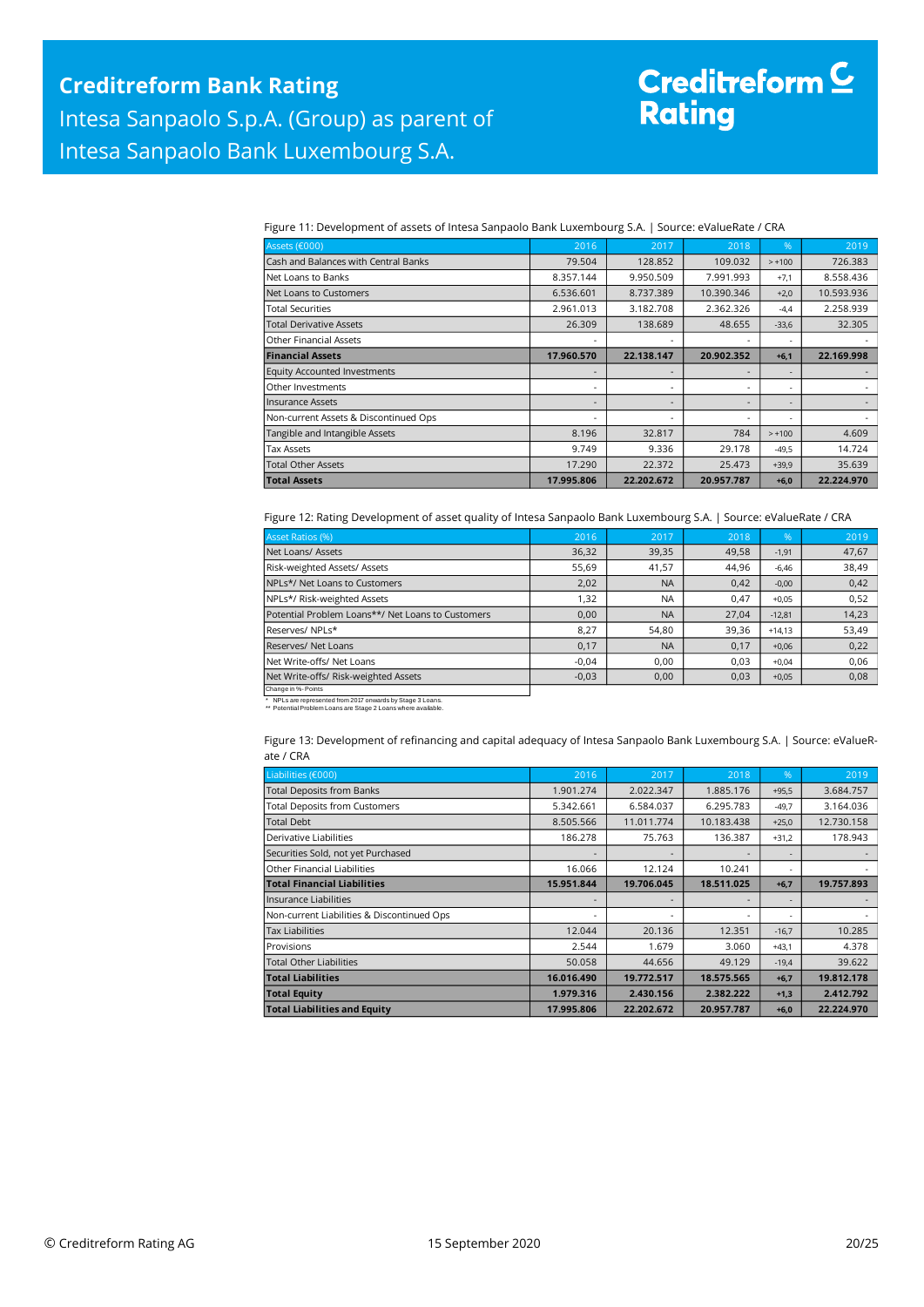# Creditreform C<br>Rating

Figure 14: Development of capital ratios of Intesa Sanpaolo Bank Luxembourg S.A. | Source: eValueRate / CRA

| Capital Ratios (%)                    | 2016                     | 2017                     | 2018  | $\%$    | 2019  |
|---------------------------------------|--------------------------|--------------------------|-------|---------|-------|
| Total Equity/ Total Assets            | 11,00                    | 10,95                    | 11,37 | $-0,51$ | 10,86 |
| Leverage Ratio                        | $\overline{\phantom{a}}$ | $\overline{\phantom{a}}$ |       |         |       |
| Common Equity Tier 1 Ratio (CET1)     | 18.49                    | 20,33                    | 24,09 | $+3,09$ | 27,18 |
| Tier 1 Ratio (CET1 + AT1)             | 18.49                    | 20.33                    | 24.09 | $+3.09$ | 27,18 |
| Total Capital Ratio (CET1 + AT1 + T2) | 18.49                    | 20,33                    | 26.21 | $+3,31$ | 29,52 |
| Change in %- Points                   |                          |                          |       |         |       |

#### Figure 15: Development of liquidity of Intesa Sanpaolo Bank Luxembourg S.A. | Source: eValueRate / CRA

| Liquidity (%)                                       | 2016   | 2017   | 2018   | %         | 2019   |
|-----------------------------------------------------|--------|--------|--------|-----------|--------|
| Net Loans/ Deposits (LTD)                           | 122.35 | 132,71 | 165.04 | $+169.79$ | 334,82 |
| Interbank Ratio                                     | 439.55 | 492.03 | 423.94 | $-191.67$ | 232,27 |
| Liquidity Coverage Ratio                            | 137.00 | 105,00 | 193.00 | $+84.00$  | 277,00 |
| Customer Deposits / Total Funding (excl. Derivates) | 33.75  | 33.43  | 34.14  | $-18.03$  | 16,12  |
| Net Stable Funding Ratio (NSFR)                     | -      | -      | -      |           |        |
| Change in %- Points                                 |        |        |        |           |        |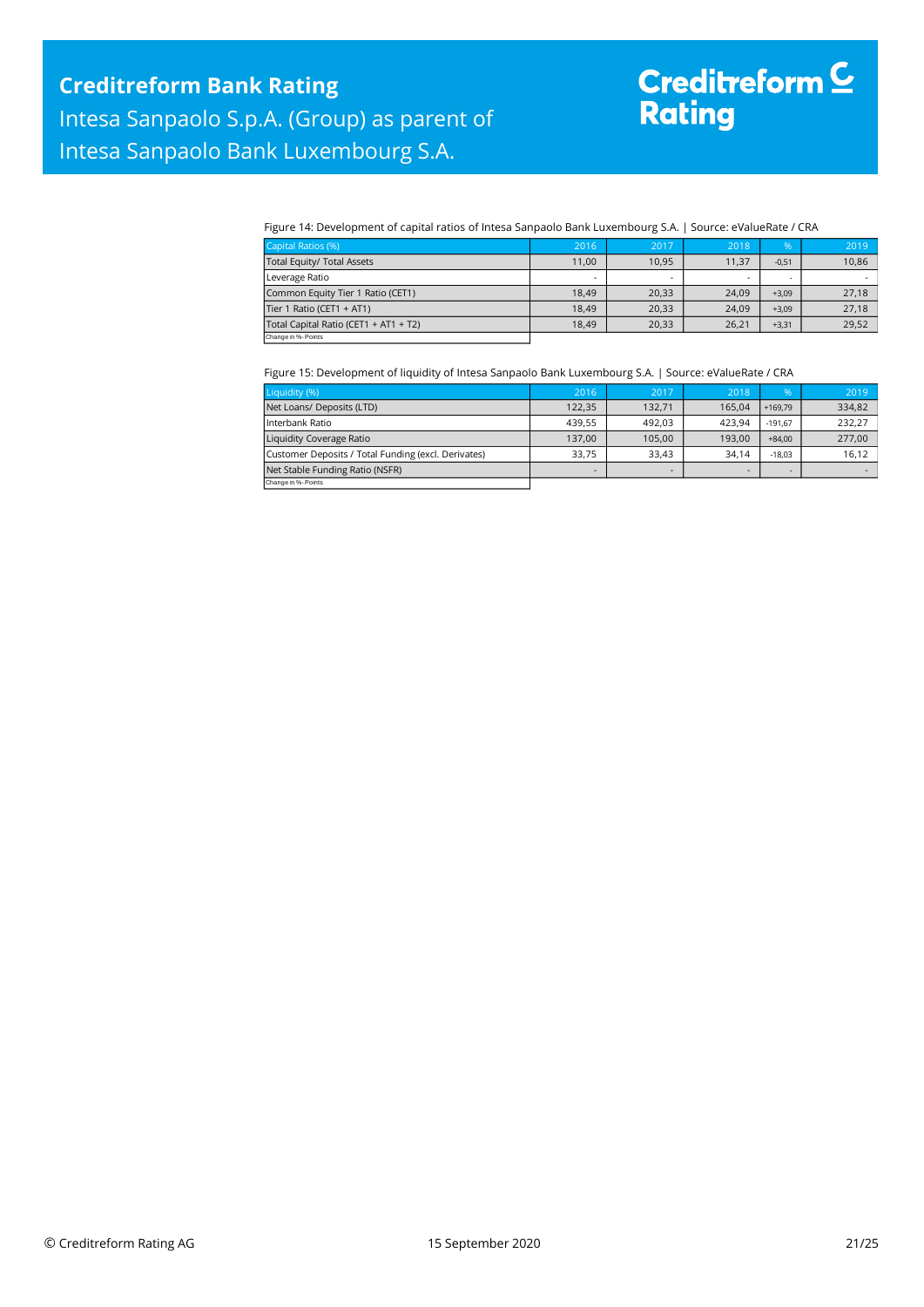### **Regulatory**

Creditreform Rating AG was neither commissioned by the rating object nor by any other third party for the rating. The analysis took place on a voluntary basis by Creditreform Rating AG and is to be described in the regulatory sense as an unsolicited rating. The following scheme clarifies the level of participation of the rated entity (rating object):

| <b>Unsolicited Credit Rating</b>                       |    |  |
|--------------------------------------------------------|----|--|
| With Rated Entity or Related Third Party Participation | No |  |
| With Access to Internal Documents                      | No |  |
| With Access to Management                              | N٥ |  |

The rating is based on publicly available information and internal evaluation methods for the rated bank. The quantitative analysis is based mainly on the latest annual accounts, interim reports, other investor relations information of the bank, and calculated key figures by eValueRate / CRA. Subject to a peer group analysis were 24 competing institutes.

The information and documents processed met the requirements of the rating system of Creditreform Rating AG as published on the website www.creditreform-rating.de. The rating was carried out on the basis of the rating methodology fo[r bank ratings as \(Version 2.0\),](https://www.creditreform-rating.de/en/about-us/regulatory-requirements.html?file=files/content/downloads/Externes%20Rating/Regulatorische%20Anforderungen/EN/Ratingmethodiken%20EN/Rating%20Methodology%20Bank%20Ratings%20v2.0.pdf) the methodology for the [rating of bank capital and unsecured debt instruments \(Version 2.0\)](https://www.creditreform-rating.de/en/about-us/regulatory-requirements.html?file=files/content/downloads/Externes%20Rating/Regulatorische%20Anforderungen/EN/Ratingmethodiken%20EN/Bank%20Capital%20and%20Unsecured%20Debt%20Instruments%20Methodology.pdf) as well as the rating methodology for [Environmental, Social and Governance Score for Banks \(Version 1.0\)](https://www.creditreform-rating.de/en/about-us/regulatory-requirements.html?file=files/content/downloads/Externes%20Rating/Regulatorische%20Anforderungen/EN/Ratingmethodiken%20EN/Rating%20Methodology%20ESG%20v1.0.pdf) in conjunction with Creditreform's basic documen[t Rating Criteria and Definitions \(Version 1.3\).](https://www.creditreform-rating.de/en/about-us/regulatory-requirements.html?file=files/content/downloads/Externes%20Rating/Regulatorische%20Anforderungen/EN/Ratingmethodiken%20EN/CRAG%20Rating%20Criteria%20and%20Definitions.pdf)

The complete presentation of the rating methodologies used by Creditreform Rating AG and the basic document Rating Criteria and Definitions (Version 1.3) are published on our homepage:

#### <https://www.creditreform-rating.de/en/about-us/regulatory-requirements.html>

On 15 September 2020, the rating was presented by the analysts to the rating committee and adopted in a resolution.

The rating result was communicated to Intesa Sanpaolo S.p.A. and the relevant subsidiaries, and the preliminary rating report was made available to the bank. There was no change in the rating score.

The rating is valid until withdrawal and is subject to monitoring from the rating date (see cover page). The rating will be comprehensively reviewed at least once every year. Within this period, the rating can be updated.

In 2011 Creditreform Rating AG was registered within the European Union according to EU Regulation 1060/2009 (CRA-Regulation). Based on the registration Creditreform Rating AG (CRA) is allowed to issue credit ratings within the EU and is bound to comply with the provisions of the CRA-Regulation.

### **Conflict of Interests**

No conflicts of interest were identified during the rating process that might influence the analyses and judgements of the rating analysts involved or any other natural person whose services are placed at the disposal or under the control of Creditreform Rating AG and who are directly involved in credit rating activities or approving credit ratings and rating outlooks.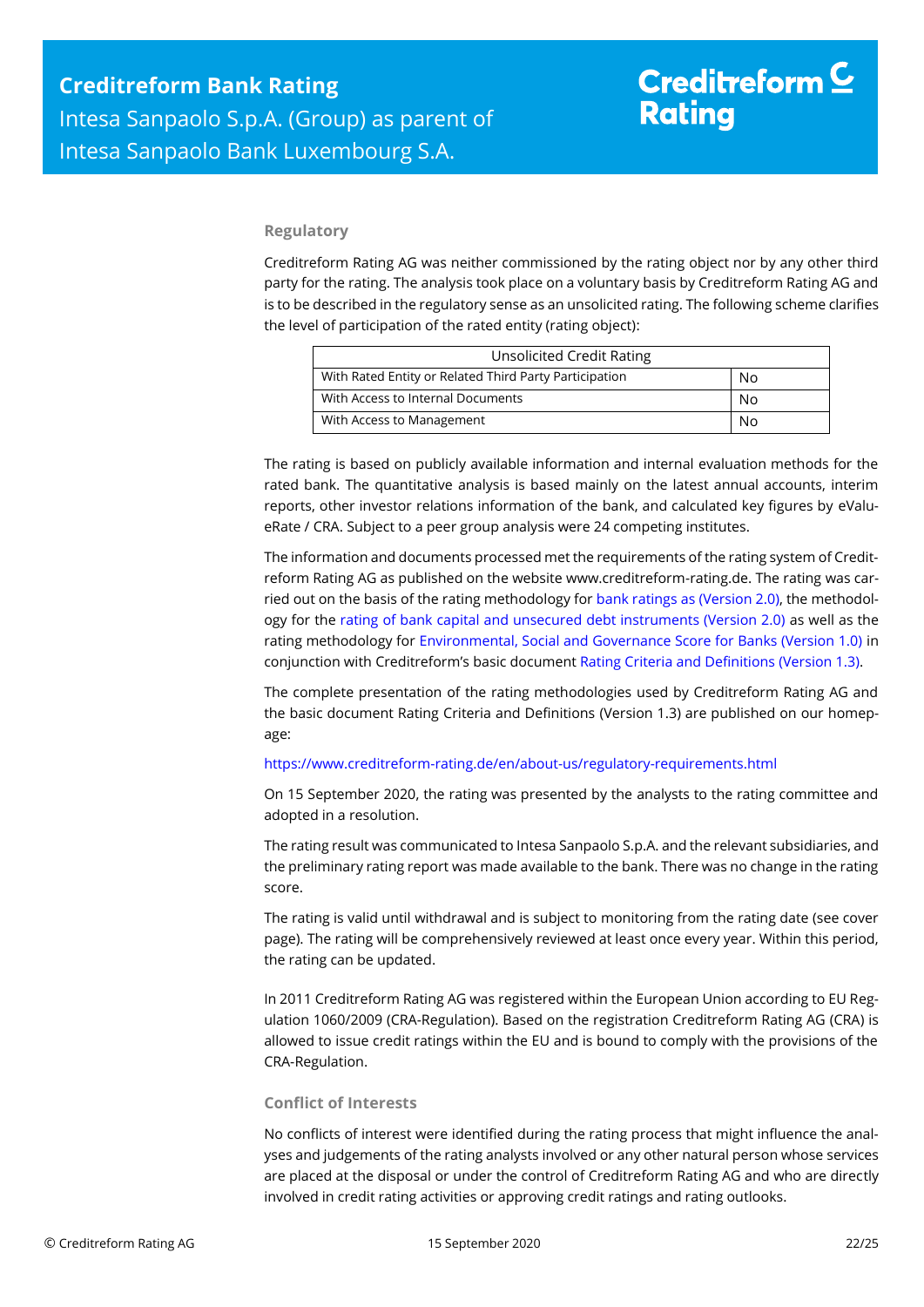# Creditreform  $\mathsf{\underline{C}}$ **Rating**

In case of providing ancillary services to the rated entity, CRA will disclose all ancillary services in the credit rating report.

**Rules on the Presentation of Credit Ratings and Rating Outlooks**

The approval of credit ratings and rating outlooks follows our internal policies and procedures. In line with our policy "Rating Committee," all credit ratings and rating outlooks are approved by a rating committee based on the principle of unanimity.

To prepare this credit rating, CRA has used following substantially material sources:

- 1. Aggregated data base by eValueRate
- 2. Annual Report and interim reports
- 3. Investors relations information and other publications
- 4. Website of the rated bank
- 5. Public and internal market analyses
- 6. Internet research

There are no other attributes and limitations of the credit rating or rating outlook other than displayed on the CRA website. Furthermore CRA considers satisfactory the quality and extent of information available on the rated entity. In regard to the rated entity Creditreform Rating AG regarded available historical data as sufficient.

Between the disclosure of the credit rating to the rated entity and the public disclosure no amendments were made to the credit rating.

The "Basic data" information card indicates the principal methodology or version of methodology that was used in determining the rating, with a reference to its comprehensive description.

In case where the credit rating is based on more than one methodology or where reference only to the principal methodology might cause investors to overlook other important aspects of the credit rating, including any significant adjustments and deviations, Creditreform Rating AG explains this fact in the credit rating and indicates how the different methodologies or these other aspects are taken into account in the credit rating. This information is integrated in the credit rating report.

The meaning of each rating category, the definition of default or recovery and any appropriate risk warning, including a sensitivity analysis of the relevant key rating assumptions, such as mathematical or correlation assumptions, accompanied by worst-case scenario credit ratings as well as best-case scenario credit ratings are explained in mentioned methodologies and / or in the credit rating report.

The date at which the credit rating was released for distribution for the first time and when it was last updated including any rating outlooks is indicated clearly and prominently in the "Basic data" card as a "Rating action"; first release is indicated as "initial rating", other updates are indicated as an "update", "upgrade or downgrade", "not rated", "confirmed", "selective default" or "default".

In the case of a rating outlook, the time horizon is provided during which a change in the credit rating is expected. This information is available within "Basic data" information card.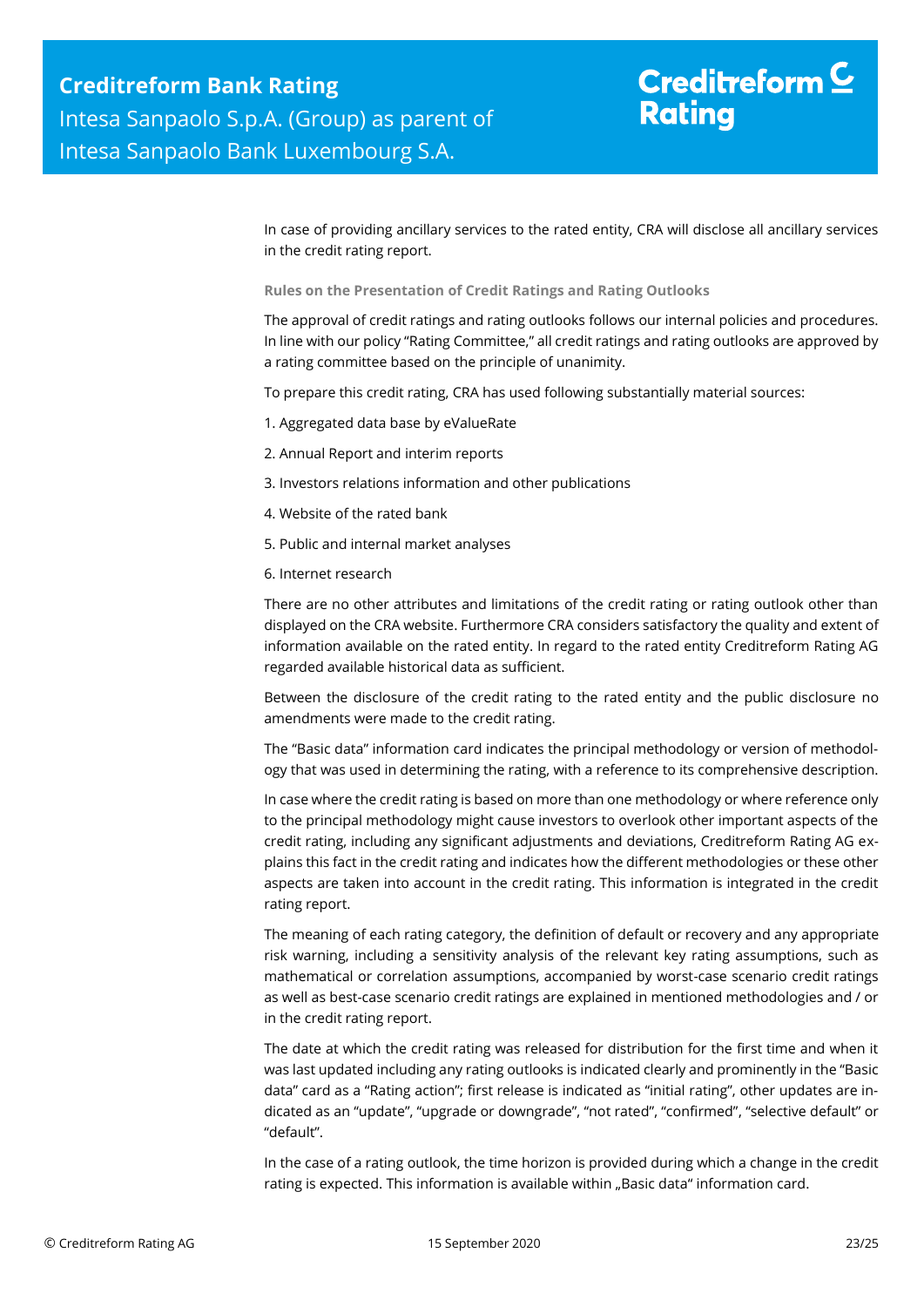# Creditreform  $\mathsf{\underline{C}}$ **Rating**

In accordance to Article 11 (2) EU-Regulation (EC) No 1060/2009 registered or certified credit rating agency shall make available in a central repository established by ESMA information on its historical performance data, including the ratings transition frequency, and information about credit ratings issued in the past and on their changes. Requested data are available at the ESMA website: https://cerep.esma.europa.eu/cerep-web/statistics/defaults.xhtml.

An explanatory statement of the meaning of Creditreform's default rates are available in the credit rating methodologies disclosed on the website.

### **Disclaimer**

Any rating performed by Creditreform Rating AG is subject to the Creditreform Rating AG Code of Conduct which has been published on the web pages of Creditreform Rating AG. In this Code of Conduct, Creditreform Rating AG commits itself – systematically and with due diligence – to establish its independent and objective opinion as to the sustainability, risks and opportunities concerning the enterprise or the issue under review.

Future events are uncertain, and forecasts are necessarily based on assessments and assumptions. This rating is therefore no statement of fact, but an opinion. For this reason, Creditreform Rating AG cannot be held liable for the consequences of decisions made on the basis of any of their ratings. Neither should these ratings be construed as recommendations for investors, buyers or sellers. They should only be used by market participants (entrepreneurs, bankers, investors etc.) as one factor among others when arriving at corporate or investment decisions. Ratings are not meant to be used as substitutes for one's own research, inquiries and assessments.

We have assumed that the documents and information made available to us by the client are complete and accurate and that the copies provided to us represent the full and unchanged contents of the original documents. Creditreform Rating AG assumes no responsibility for the true and fair representation of the original information.

This report is protected by copyright. Any commercial use is prohibited without prior written permission from Creditreform Rating AG. Only the full report may be published in order to prevent distortion of the report's overall assessment. Excerpts may only be used with the express consent of Creditreform Rating AG. Publication of the report without the consent of Creditreform Rating AG is prohibited. Only ratings published on the Creditreform Rating AG web pages remain valid.

Creditreform Rating AG